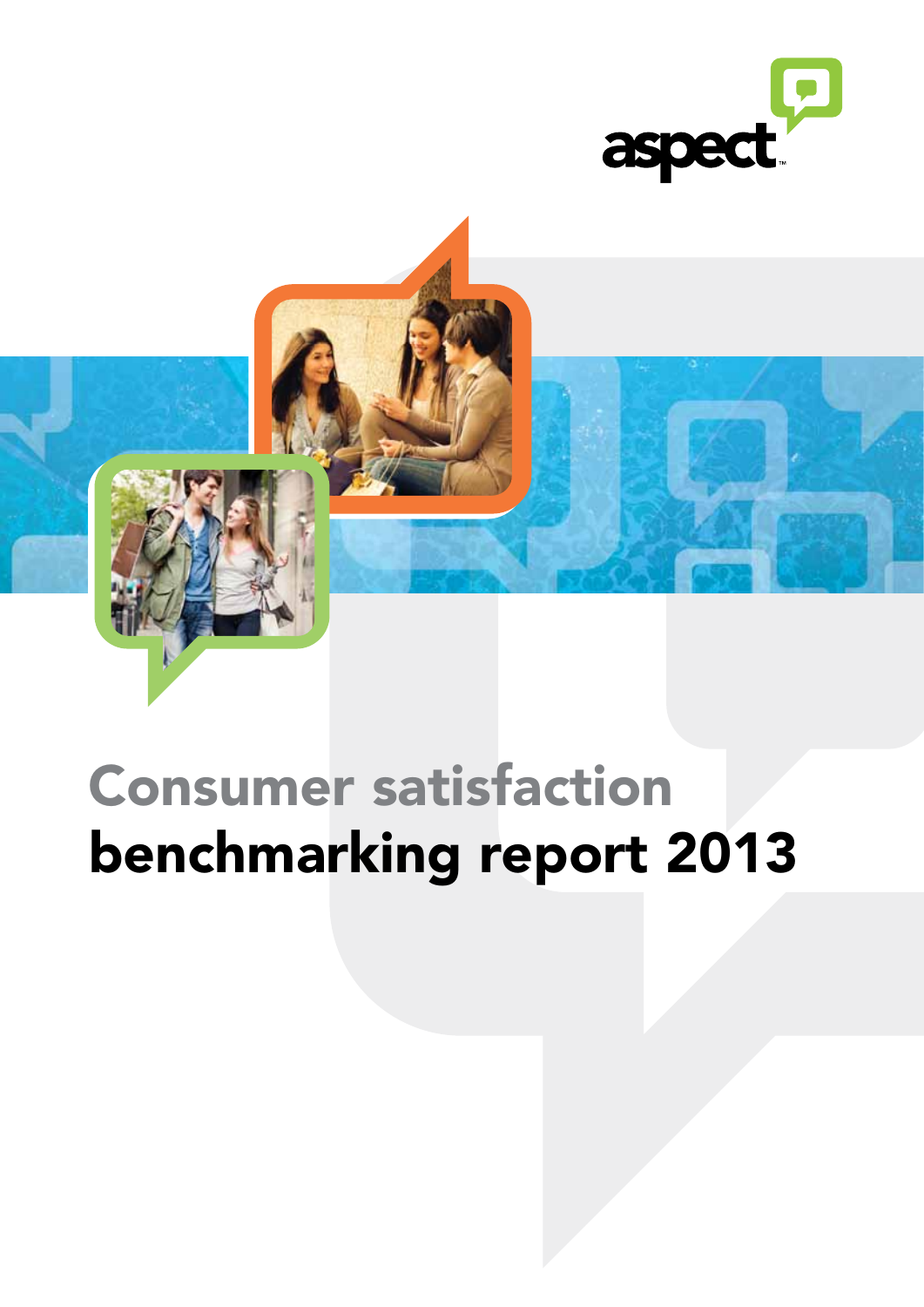### Executive summary

This report details the findings of Aspect's study into the views of UK consumers when it comes to dealing with the customer service function in the private and public sector. Vanson Bourne surveyed 1,000 UK consumers over the age of 16, from all over the UK, in April 2013 to discover what makes the modern family of 'Nuclear Consumers' tick.

#### The key findings detailed in this report are:

- Almost half (47 per cent) of consumers reported that they could recall at least one good customer service experience in the past 12 months. 1 in 5 consumers (20 per cent) could not recall one instance of good customer service in the past year.
- Almost a third of consumers (32 per cent) were able to recall at least one incidence of bad customer service in the past year, with 2 instances on average. Half as many consumers again can recall a good experience.
- Online retailers lead the pack in terms of good customer experience overall, with 78 per cent claiming that they were extremely satisfied or satisfied with the service that they receive. They're also seen as having the best public image in terms of customer service.
- Internet service providers (ISPs) provided the most inconsistent levels of customer service. They were cited for most of the individual instances of good customer service, for 31 per cent of consumers, but are only placed 7th out of 13 options for type of organisation when it comes to satisfaction. Most individual incidences of bad customer service also stem from ISPs, with 27 per cent of those who have had a bad customer experience identifying them as the source.
- Two thirds of consumers who reported a good customer experience in the last 12 months say that it is down to friendly and approachable staff and over half (52 per cent) of the sample said that an organisation simply 'doing what it said it would do' meant it was a memorable experience. Consumers prefer a quick resolution (55 per cent) more than over-servicing (45 per cent).
- Banks and building societies perform consistently well when it comes to customer service, often taking the second or third spot for both perception and actual experiences. But their customers are much more likely to be vocal about bad experiences.
- 67 per cent of bad customer service experiences in the last 12 months prompted a complaint, with older age groups more likely to complain. A quarter (25 per cent) of consumers who made a complaint say that it was unresolved, and 38 per cent said that the resolution that they did receive wasn't acceptable.
- In a UK population of 63 million people aged over 16 in the UK, there are around 3.4 million consumers with at least one unresolved complaint, and 9 million when unsatisfactorily resolved complaints are taken into account.
- More than 2 in 5 (44 per cent) consumers have changed at least one supplier in the last 12 months. Most commonly, over a quarter (26 per cent) of consumers have switched insurance provider.
- 13 per cent of consumers would switch provider due to an unresolved complaint, but 30 per cent would switch due to at least one incidence of bad customer service.
- 1 in 5 (20 per cent) consumers has aired their frustration with a company via social media. However, not everyone gets, or expects a response, since only 3 in 5 consumers claim to have had a response from an organisation after talking about them online.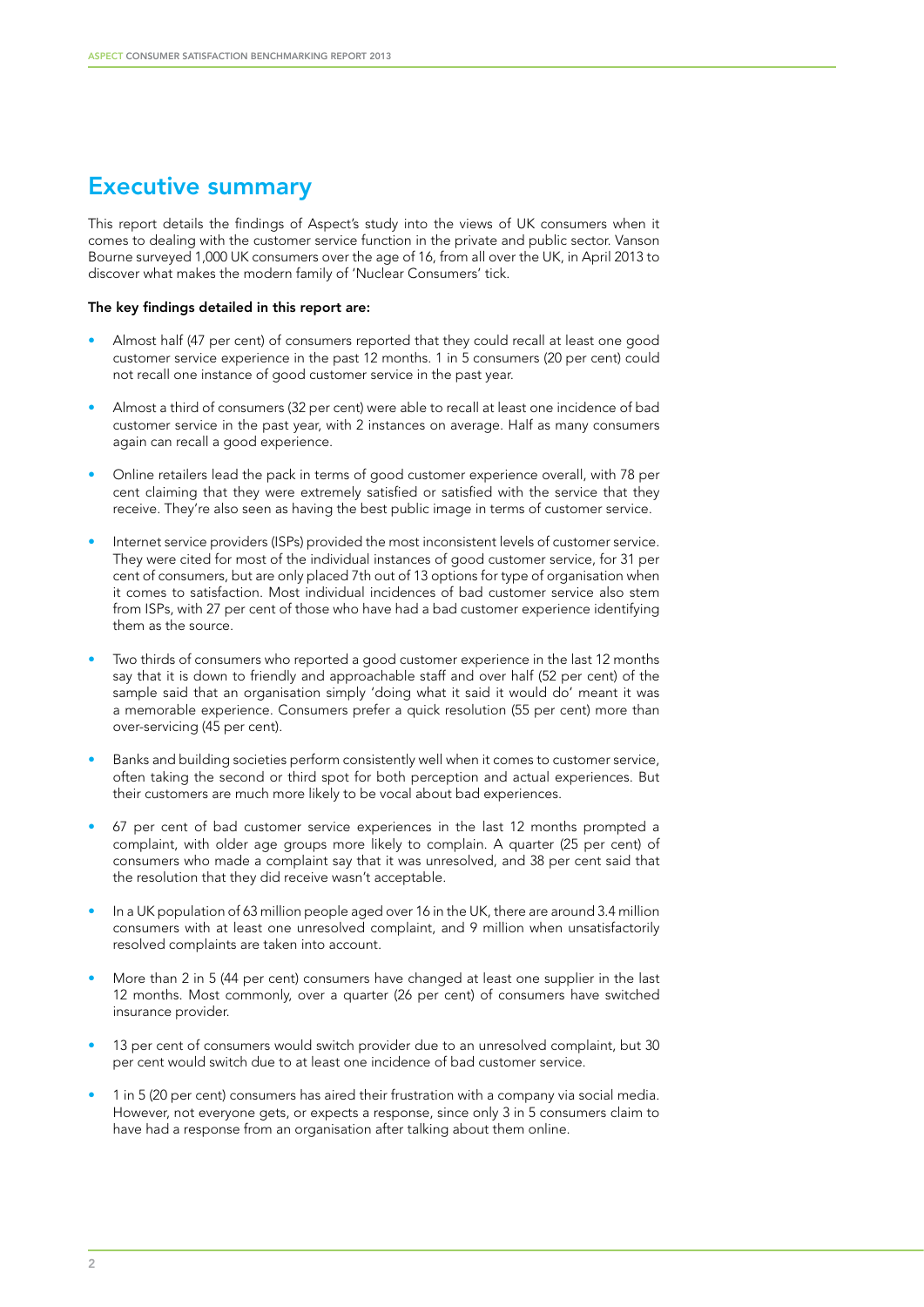# Methodology and sampling

In April 2013, Aspect commissioned Vanson Bourne to find out the current state of consumer satisfaction among the UK population with several common public and private sector suppliers.

The study aims to get a strong understanding of what the modern 'nuclear family' of UK consumers now expects from these organisations, how they choose to interact with them, and how the changing customer conversation has affected perceptions of customer service and the contact centre, as well as if and when they choose to switch providers.

The research is based upon a survey of a sample of 1,000 UK consumers, aged 16 and over, with equal weighting on gender and age. Most results have been split by provider, in order to ascertain where discrepancies in the quality of service lie.

Geographically, respondents were split into the regions displayed in fig.1.

#### Fig.1 In which region of the UK do you live? (Base: 1,000 consumers)



**FACT!** Different age ranges are likely to have experienced good customer service from different sources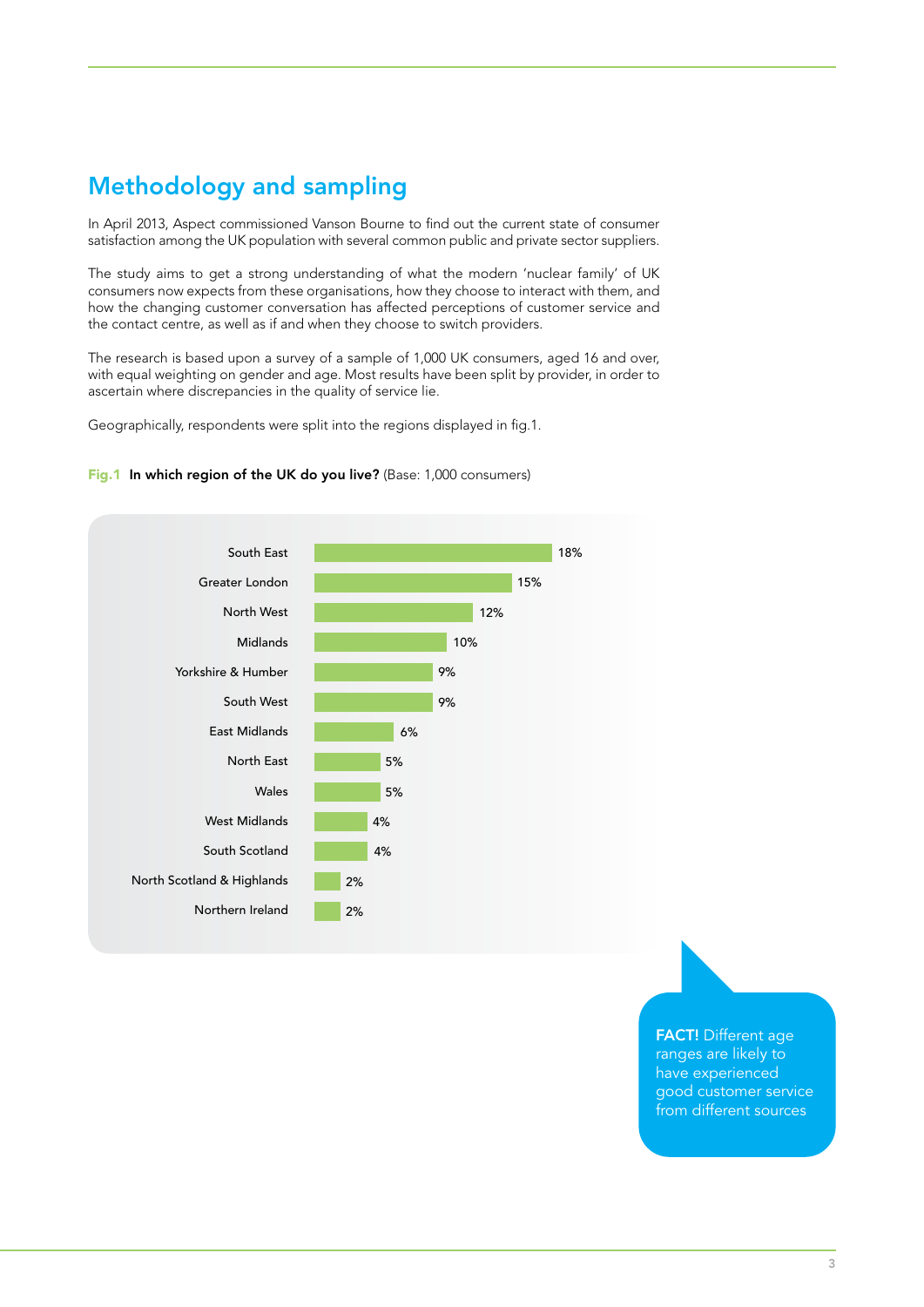The types of providers that this study looked at are displayed in fig.2. It is assumed that some of these suppliers are the same for some products and services, so these organisations are treated as separate providers of each service, since the quality of service delivered could vary between markets. This intelligence paper summarises the results of this research, benchmarks providers against each other and by question, and also offers analysis on findings of interest.

Fig.2 Which of the following types of organisation do you use/subscribe to? (Base: 1,000 consumers)

| Organisation                                                                      | <b>Total</b> | Age 16-24 | Age 25-34 | Age 35-44 | Age 45-54 | Age 55+ |
|-----------------------------------------------------------------------------------|--------------|-----------|-----------|-----------|-----------|---------|
| Internet service provider                                                         | 91%          | 82%       | 87%       | 94%       | 95%       | 96%     |
| Mobile network provider                                                           | 88%          | 88%       | 88%       | 88%       | 89%       | 88%     |
| Electric/energy supplier                                                          | 87%          | 66%       | 84%       | 93%       | 97%       | 98%     |
| <b>Bank/building society</b>                                                      | 87%          | 72%       | 84%       | 89%       | 95%       | 96%     |
| Landline provider                                                                 | 85%          | 65%       | 80%       | 89%       | 95%       | 95%     |
| Water supplier                                                                    | 81%          | 57%       | 76%       | 87%       | 92%       | 92%     |
| Gas supplier                                                                      | 76%          | 57%       | 77%       | 82%       | 81%       | 86%     |
| Insurance company (including car, home, pet,<br>life etc)                         | 75%          | 44%       | 67%       | 82%       | 89%       | 93%     |
| Local public sector (e.g. council)                                                | 67%          | 36%       | 63%       | 75%       | 78%       | 85%     |
| Credit card provider                                                              | 59%          | 28%       | 58%       | 62%       | 74%       | 76%     |
| Subscription television provider (including<br>digital, satellite, and streaming) | 53%          | 44%       | 51%       | 62%       | 57%       | 53%     |
| Online retailer                                                                   | 40%          | 31%       | 34%       | 39%       | 49%       | 50%     |
| Loan provider                                                                     | 14%          | 10%       | 21%       | 17%       | 16%       | 8%      |
| <b>Base</b>                                                                       | 1,000        | 200       | 200       | 200       | 200       | 200     |

FACT! Males are more likely than females to have experienced good customer service from a mobile phone operator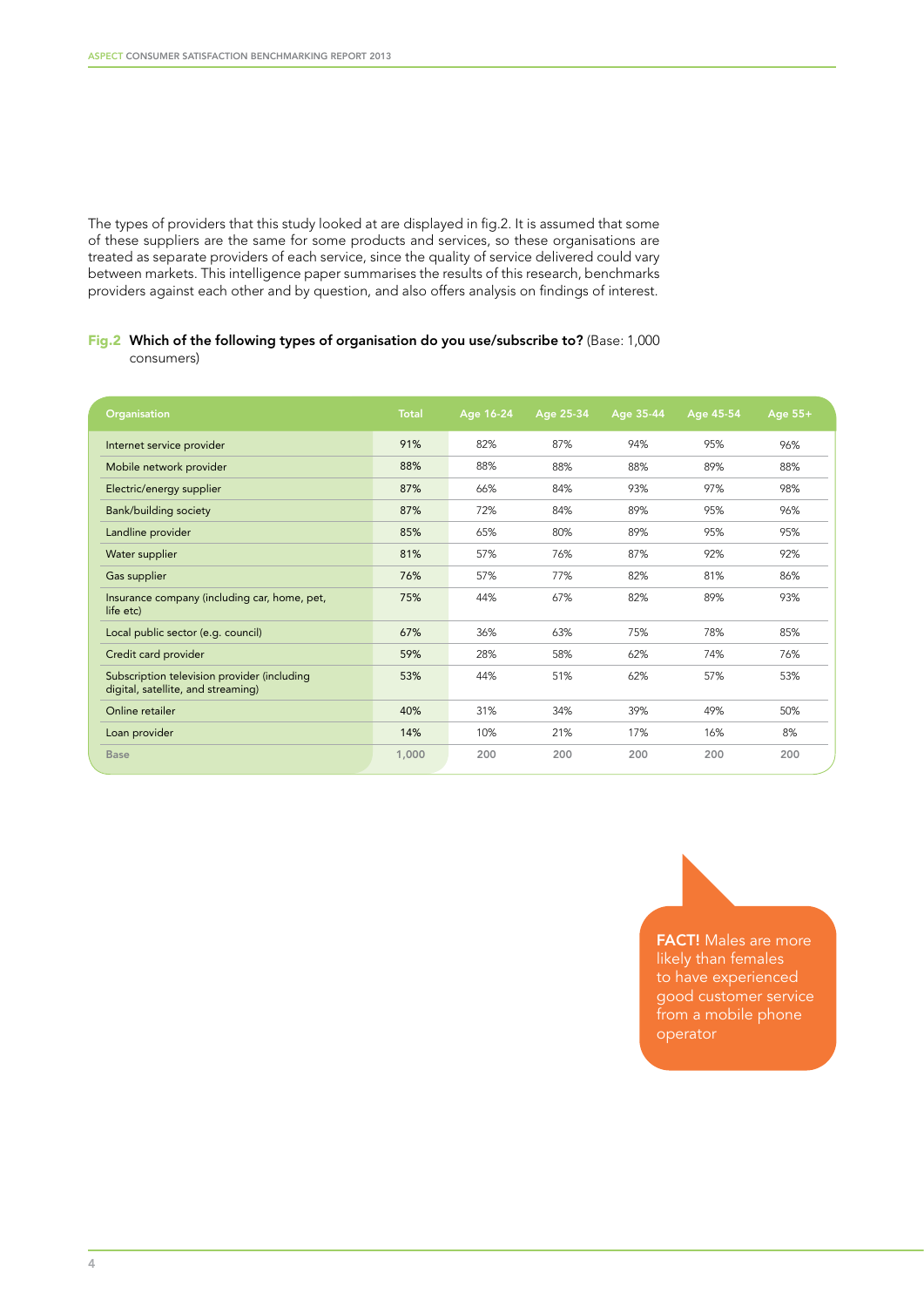### 1.What makes 'good' customer service?

The study asked the sample to isolate the last 12 months and think back to the times that they have contacted organisations that they have used or dealt with, and the experience that they had.

Almost half (47 per cent) reported that they did have at least one good customer service experience (remembering on average 2 counts); with any of the types of organisation they said that they use. A further third (33 per cent) had not made contact with any of the listed organisation types, whether they use them or not.

In what should start to ring alarm bells for providers, 1 in 5 consumers (20 per cent) said that they could not recall one instance of good customer service over the past year.

Those in the youngest age group (16-24) were most likely to have made contact with an organisation in the last 12 months and recall a good experience, with those in the next age group (25-34) most likely to have made contact and not be able to recall a good customer experience. Conversely, those in the oldest age group (55+) are the least likely to have made contact with an organisation that they use, and not be able to say they had any good experiences.

Fig.3 Looking back over the last 12 months, has there been a particularly good customer experience that stands out for you? (Base: 1,000 consumers seeing answers from fig.2)

| Organisation                                                                                                                                       | <b>Total</b> | Age 16-24 | Age 25-34 | Age 35-44 | Age 45-54 | Age $55+$ |
|----------------------------------------------------------------------------------------------------------------------------------------------------|--------------|-----------|-----------|-----------|-----------|-----------|
| Internet service provider                                                                                                                          | 15%          | 20%       | 14%       | 11%       | 13%       | 16%       |
| <b>Bank/building society</b>                                                                                                                       | 13%          | 15%       | 13%       | 9%        | 13%       | 18%       |
| Mobile network provider                                                                                                                            | 13%          | 25%       | 12%       | 15%       | 6%        | 6%        |
| Landline provider                                                                                                                                  | 8%           | 7%        | 10%       | 11%       | 7%        | 8%        |
| Electric/energy supplier                                                                                                                           | 8%           | 6%        | 8%        | 10%       | 7%        | 9%        |
| Gas supplier                                                                                                                                       | 8%           | 5%        | 11%       | 8%        | 6%        | 8%        |
| Online retailer                                                                                                                                    | 7%           | 9%        | 3%        | 8%        | 7%        | 10%       |
| Subscription television provider                                                                                                                   | 6%           | 6%        | 8%        | 7%        | 6%        | 5%        |
| Insurance company                                                                                                                                  | 6%           | 7%        | 6%        | 4%        | 5%        | 7%        |
| Water supplier                                                                                                                                     | 4%           | 4%        | 5%        | 5%        | 5%        | 3%        |
| Credit card provider                                                                                                                               | 4%           | 3%        | 6%        | 4%        | 2%        | 4%        |
| Local public sector                                                                                                                                | 3%           | 3%        | 4%        | 4%        | 2%        | 2%        |
| Loan provider                                                                                                                                      | 1%           | 1%        | 2%        | 1%        | 1%        | 2%        |
| No, I have not had a good customer experience<br>with any of the above types of organisations over<br>the past 12 months - but I have made contact | 20%          | 20%       | 26%       | 19%       | 20%       | 14%       |
| No, but I have not made contact with any of the<br>above companies in the last 12 months                                                           | 33%          | 28%       | 38%       | 36%       | 30%       | 35%       |
| <b>Base</b>                                                                                                                                        | 1,000        | 200       | 200       | 200       | 200       | 200       |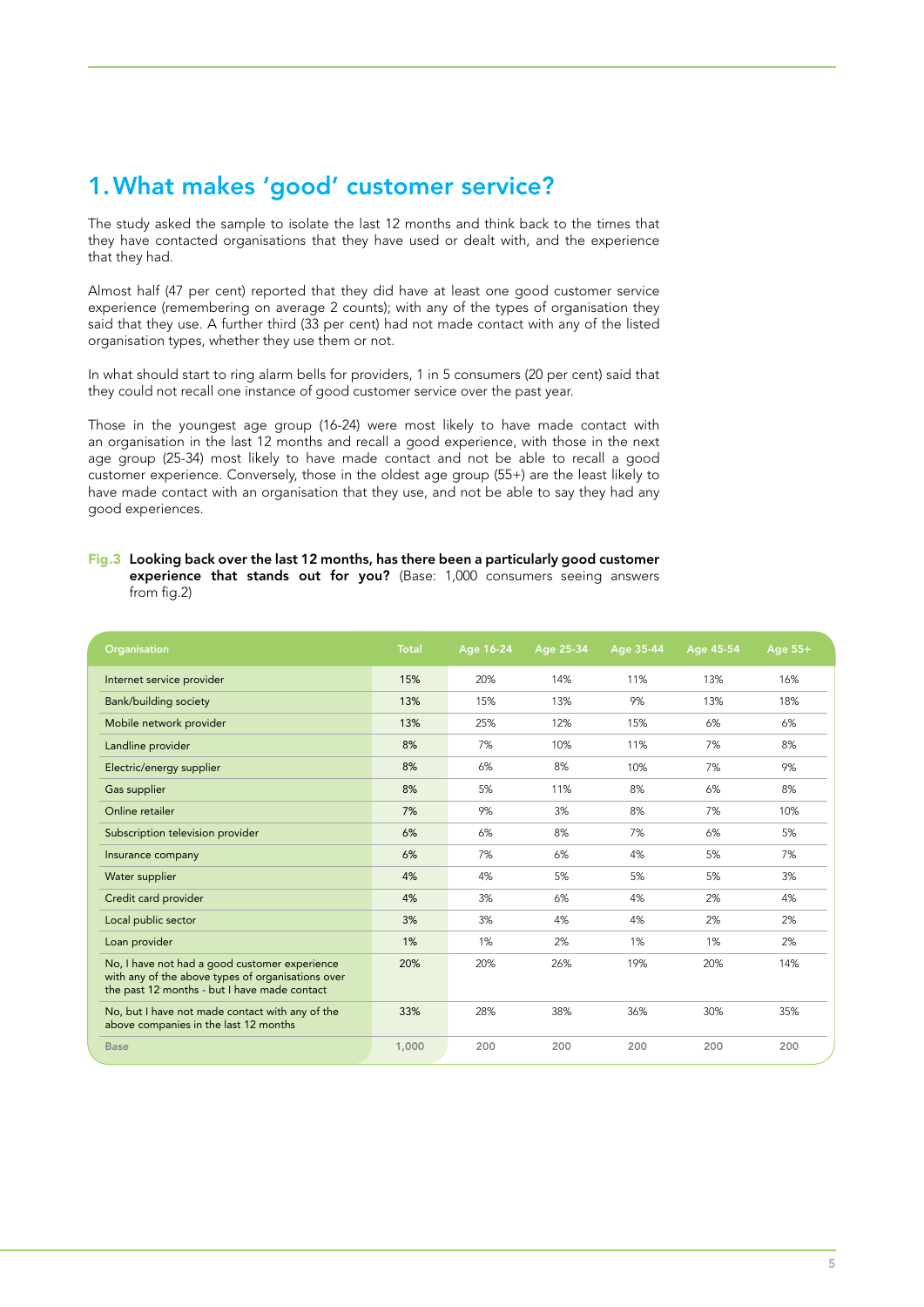Of those that did report at least one good customer experience, it is ISPs that lead the pack for this sample, selected by almost a third (31 per cent) of consumers. In a blow for the financial services industry, and perhaps a telling sign of the sensitivity of the product, loan providers were least likely to have delivered a good customer experience. Just 3 per cent experienced a good customer service with this type of organisation.

What is perhaps interesting to note here is the type of interaction one might have with an ISP, as opposed to a loan provider. For the former, monthly subscriptions, technical reliability, speed and resilience all count. With more and more of us needing and expecting to be connected to the Internet 24/7, as long as the ISP does what it says it will do, and does not fail or cause regular downtime, customers will not see reason for an unsatisfactory service. For the latter, collections is a big part of the customer service function. Not just to recuperate debt or chase late payments, but also to help customers achieve a mutually satisfactory resolution on repayments. It is a sensitive topic and one that always needs careful handling and compassion in order to reach a resolution.





more likely than males versus 60%)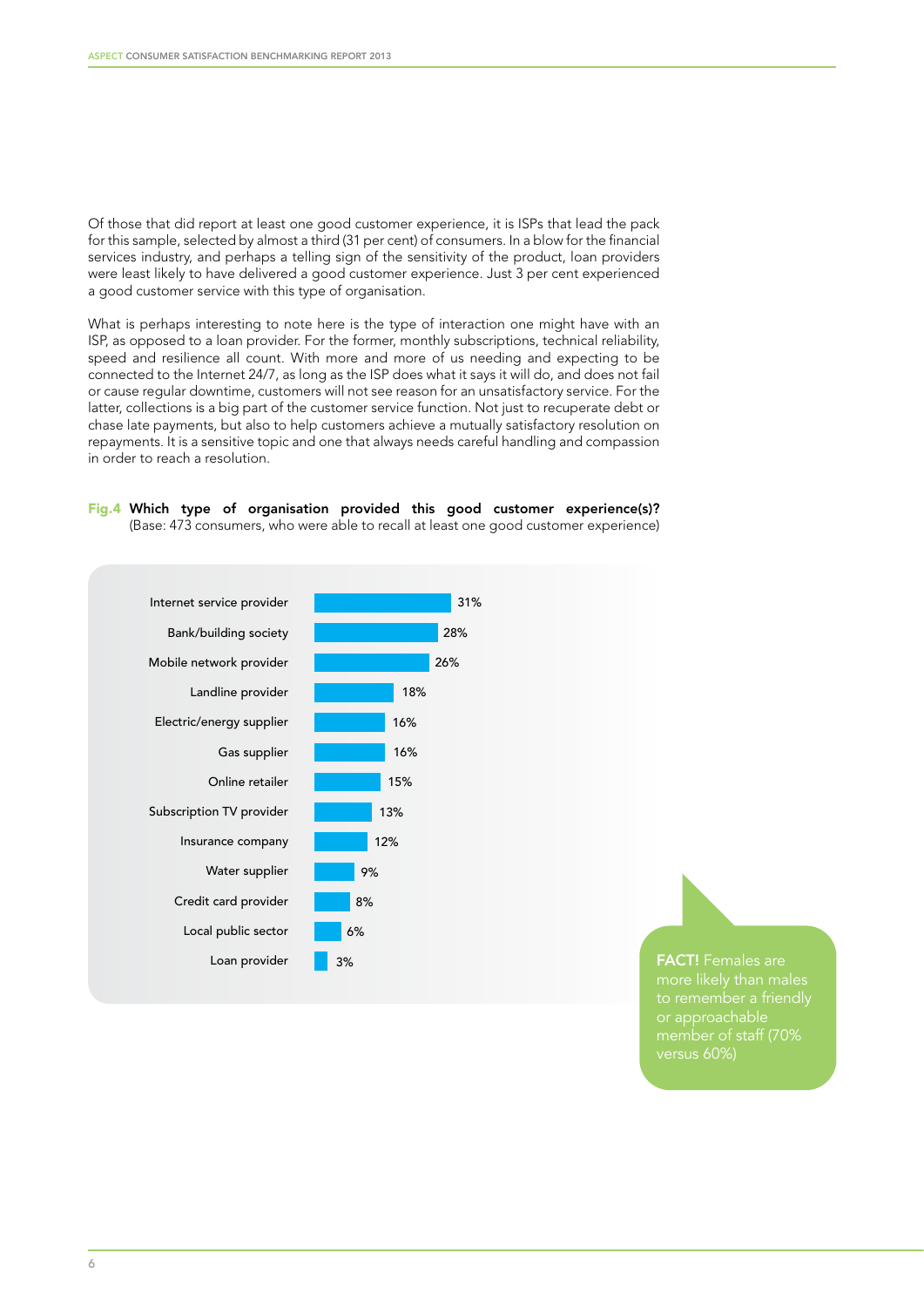

Fig.5 Why did your good customer experience stand out for you? (Base: 473 respondents, who were able to recall at least one good customer experience)

For those who were able to recall at least one incidence of good customer service in the past 12 months, two thirds (65 per cent) report that this is thanks to friendly and approachable staff. It is perhaps interesting to note that this does not necessarily mean that the incidence (or more) of good customer service resulted in a resolved interaction.

This question also reveals a key fact that beats even going 'over and above' or speed when it comes to customer service. Over half (52 per cent) of the sample said that an organisation simply 'doing what it said it would do' meant their experience was a positive – and memorable – one. 60 per cent of over 55s felt that just getting the job done was more important than those in the 25 to 34 age group, with 38 per cent.

Is this an indicator that consumers are less impressed with such a basic service, and expect more in order to perceive it as a 'good' experience?

When asked how satisfied consumers were overall with customer service from the organisations that they use, over three quarters of consumers say that they are either extremely satisfied or satisfied with online retailers (78 per cent), followed by mobile network providers (65 per cent).

#### **FACT!** Whether

consumers use them or not, ISPs and mobile network providers are most likely to be placed in the top 3 for good customer service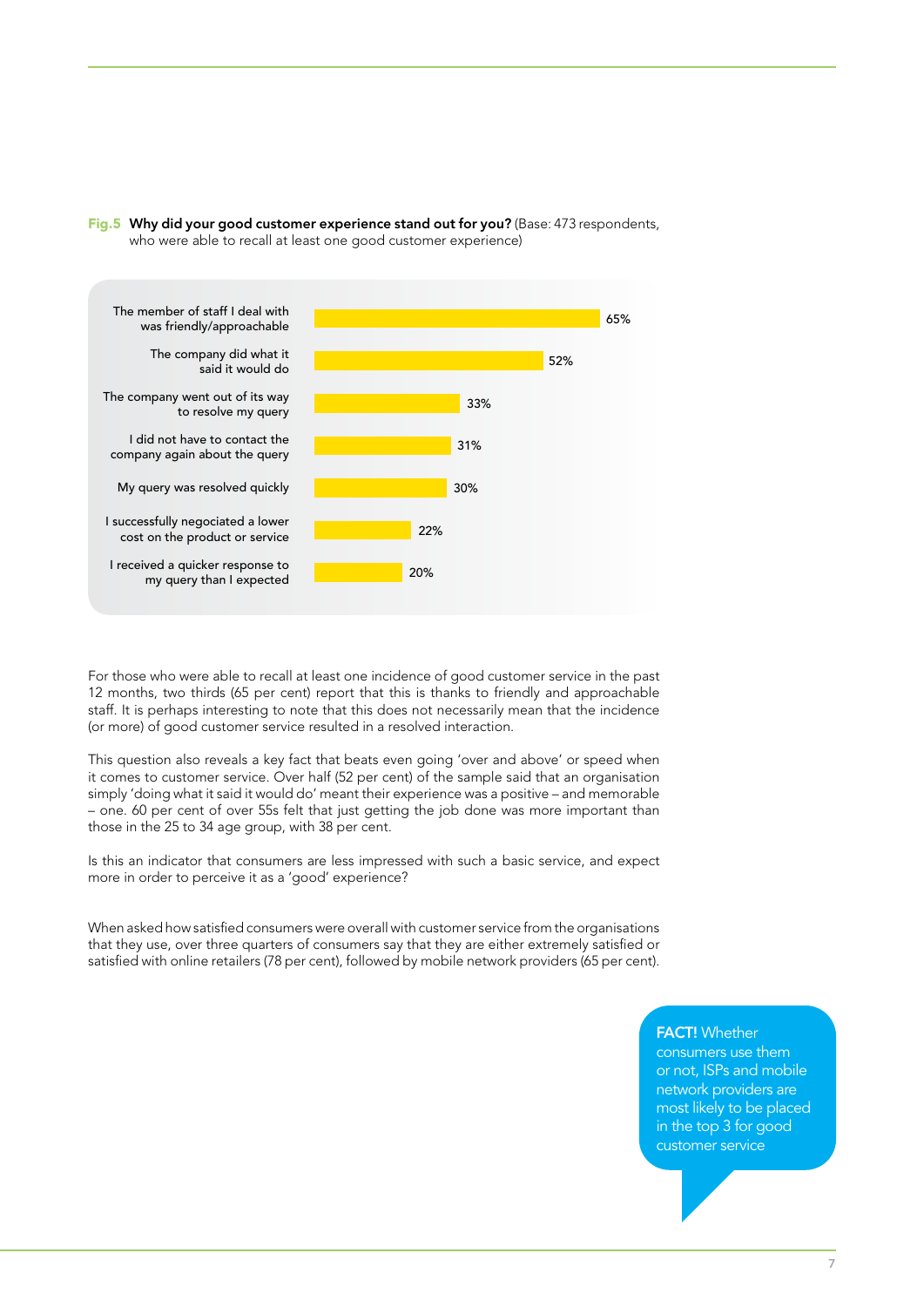

#### Fig.6 How satisfied are you with the quality of customer service that you receive on average? (Base: 1,000 consumers)

ISPs are placed only 7th out of the 13 organisation types listed with 61 per cent of their users describing themselves as either satisfied or extremely satisfied by their customer service.

When it does come down to the public perception, regardless of whether consumers use them or not, online retailers are seen as the type of organisation that is best regarded for customer service, chosen by 1 in 5 respondents (20 per cent). What is perhaps interesting to note is that ISPs are placed 4th, despite being the top when it comes to individual instances of 'good' customer service. Again this indicates that consistent delivery of a service – rather than the 'one and done' style processes of an online retailer – can sometimes be taken for granted. If it fails, it fails hard. If it continues to deliver the expected level of service, it whirs away silently in the background.

> FACT! Those aged over organisation, and most likely to be satisfied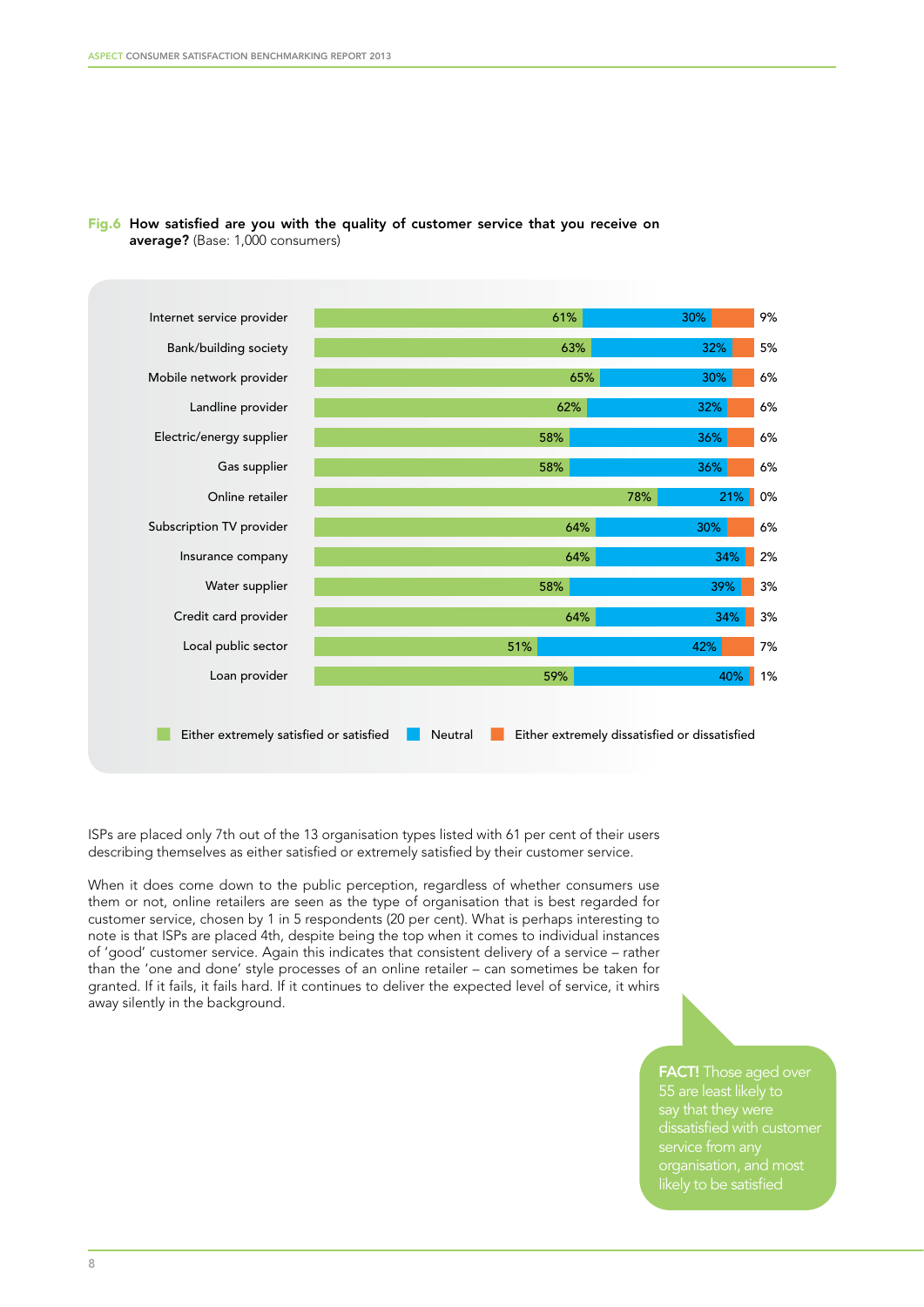



Online retailers are rewarded in this study with a strong public perception of customer service, and are consistently chosen as the outright winner when it comes to end user experience. This is perhaps telling of the problems that the high street is having, since it was reported in latest figures from PricewaterhouseCoopers that up to 28 shops per day were closing in early 2013 (up 8 from 2012)<sup>1</sup>. E-commerce on the other hand, is flourishing, and the UK market was reported to be worth a cool £77 billion last year<sup>2</sup>.

But let's not discount the banks/building societies at this point. The industry performs consistently well for customer service throughout the study, and it is ranked second behind online retailer for overall customer service, and third when responses ranked 1, 2 and 3 are combined. It also pulls second place when it comes to recalling incidences of good customer service. Aspect's 2012 Banking and Insurance Consumer Satisfaction Report, discovered that customers of banks and building societies are more 'passionate and committed' to the relationship that they have with these types of provider, but are more vocal about the incidences of bad customer service, and the things that these providers could do to improve the service they deliver. It's also worth noting that banks and building societies, in some respects in comparison with the other types of organisation studied in this report, are most likely to have a high street presence – a human factor. This is clearly an important facet of good customer service as being 'friendly and approachable' is ranked as the number one reason for memorable, positive customer experiences.

<sup>1</sup> http://www.independent.co.uk/news/uk/home-news/retail-chains-shut-20-shops-a-day-8514107.html

2 http://www.businesscomputingworld.co.uk/e-commerce-trend-forecast-for-2013/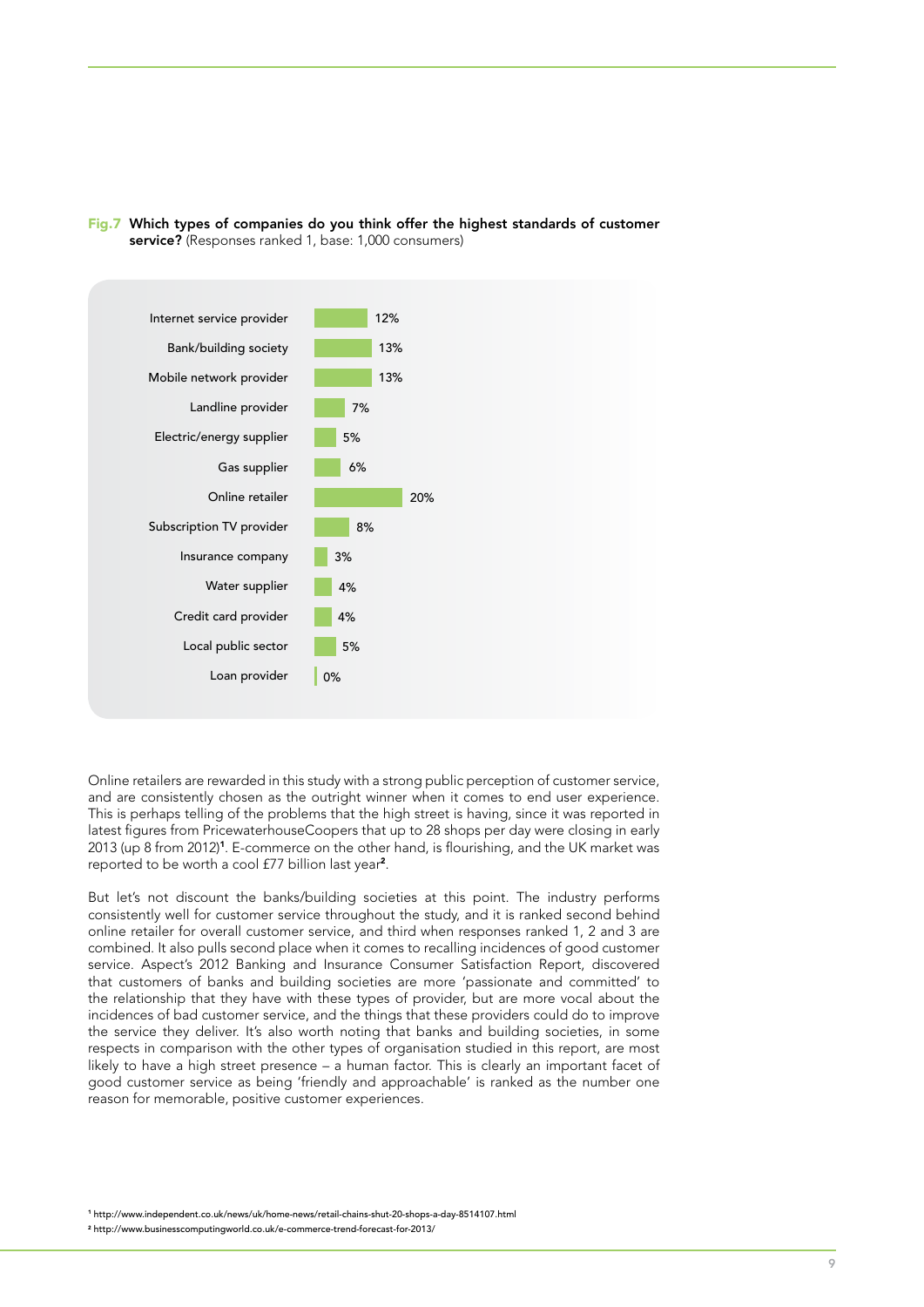### 2.Bad customer service and what drives it

When asked, almost a third of consumers (32 per cent) were able to recall at least one incidence of bad customer service, with 2 instances on average. This is a marked difference to the reported positive incidences, with half as many consumers better able to recall good customer service in the last year. There is almost a 10 per cent difference between the average and for those over 55, who are more likely to be unable to recall bad customer service.





Most incidences of bad customer service stem from ISPs, with 27 per cent of those who have had a bad customer experience identifying this as the source. This inconsistency with ISPs also lies with mobile network providers, which equally see them taking the top two spots when consumers recall good, and bad, customer experiences. One possible explanation for this is again the type of service they provide. With most developed countries increasingly being connected 24/7, whenever and wherever they are, any lapse in service is unacceptable. Consider the facts: by 2015, over three quarters of the UK population (75.5 per cent) is expected to own a smart phone, with a quarter (25 per cent) owning a tablet computer<sup>3</sup>. Increasing aspects of our every day lives are being dominated by the Internet and mobile technology, and the public's need to be 'always on' means the pressure is on these types of providers.

> FACT! People over 55 are more likely to recall better customer experience from their banks than any other supplier, and any other age group

<sup>3</sup> http://www.standard.co.uk/business/business-news/smartphones-tipped-to-dominate-uk-by-2015-but-ireland-storms-ahead-8489971.html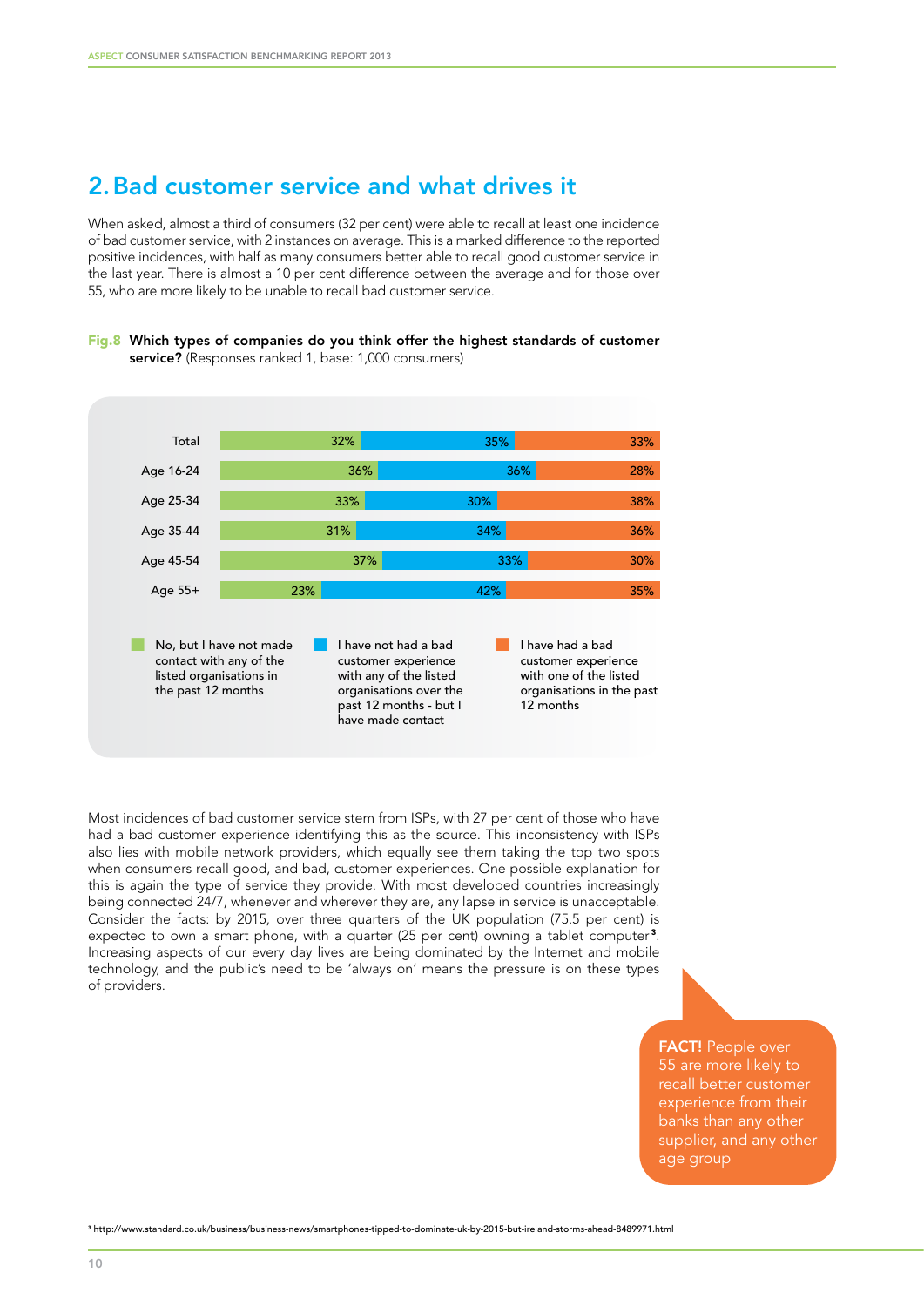

Fig.9 Which type of organisation was responsible for this bad customer service experience? (Base: 322 consumers who could recall a bad customer experience)

Where people have had a bad customer experience, it typically emanates from the contact centre, with almost half (48 per cent) stating it was because of the service they got or from long telephone queue times (35 per cent). Older respondents are more likely to blame bad customer service on factors such as: "the initial query went unanswered", or "it took too long to get a response", "the organisation did not do something it said it would", or "poor customer service from the call centre". 16 to 24 year-olds on the other hand, are more likely to be bothered by an incorrect bill, or confusing or incorrect documents.

In the eyes of the UK public, organisations are failing to put right issues that have consistently dogged contact centres with a bad reputation for many years. For many organisations, the contact centre is the first point of interaction (whether that's via voice, email, instant messaging or any other channel) for its customers. The fact that half of consumers surveyed here say that their bad customer service experiences are caused by the contact centre, should be a warning to work to solve these issues.

But how bad is 'bad' customer service? At what point do people decide to move to a competitor? Is this easier for some industries than others?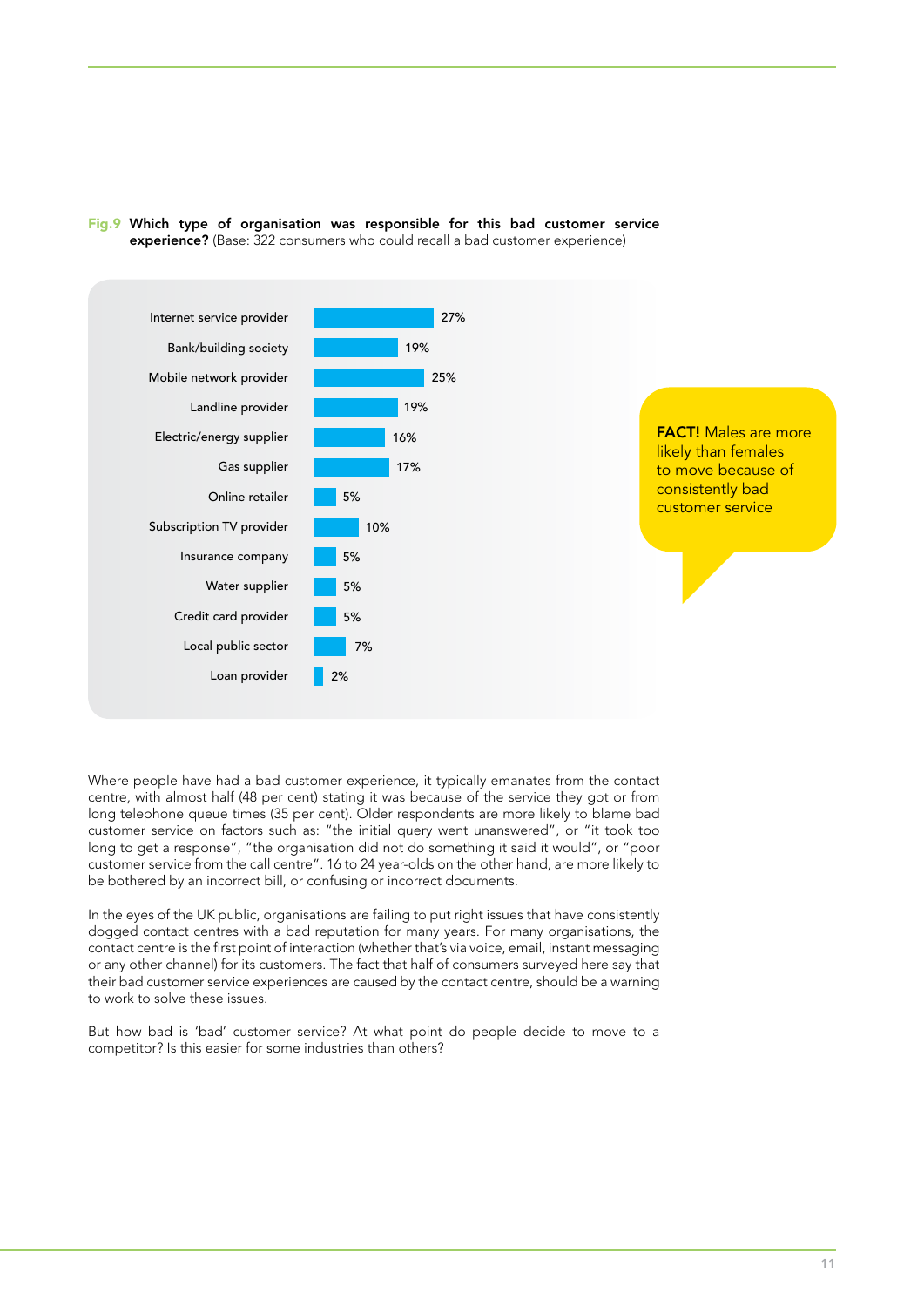Overall, between a quarter (23 per cent) and a third (33 per cent) of consumers would switch a provider after just one incidence of customer service, whatever the organisation. If they experience bad customer service, consumers are most likely to stop using an insurance provider (33 per cent), a credit card provider (30 per cent) or an online retailer (30 per cent), with approximately a third of respondents reporting this. When looking at the other types of organisation in this study, it makes sense to say that the ease of switching is driving this. With incentives, cash back, discounts and competitive pricing being offered by these types of organisation, as well as a wealth of comparison screen scrapers (such as MoneySuperMarket, Google Shopping etc.) available at the click of a button, consumers can switch providers in a few clicks online. Providers have to work much harder to keep customers in these markets, but does this include improving customer service quality? It is also worth considering that harder to move providers, such as subscription television (which quite often comes as a contract package and also has fewer players in the market), banks/building societies and landline providers, are less likely to initiate a switch after bad customer service.

#### Fig.10 Percentage of consumers who would switch from each of the above types of organisation after one incidence of bad customer service (Base: 1,000 consumers)



Although in this case, it does seem that words speak louder than actions, as the genuine switching rate is slightly lower. Of those who did actually change any supplier in the past 12 months, the overwhelmingly most common motivator is that the product/service was cheaper with another supplier (69 per cent); this is consistent across all ages and genders as the primary reason. But it is more important to older age groups, as over three quarters (77 per cent) of those aged over 55 changed a provider because of price, compared to just over half (51 per cent) of those aged 16-24.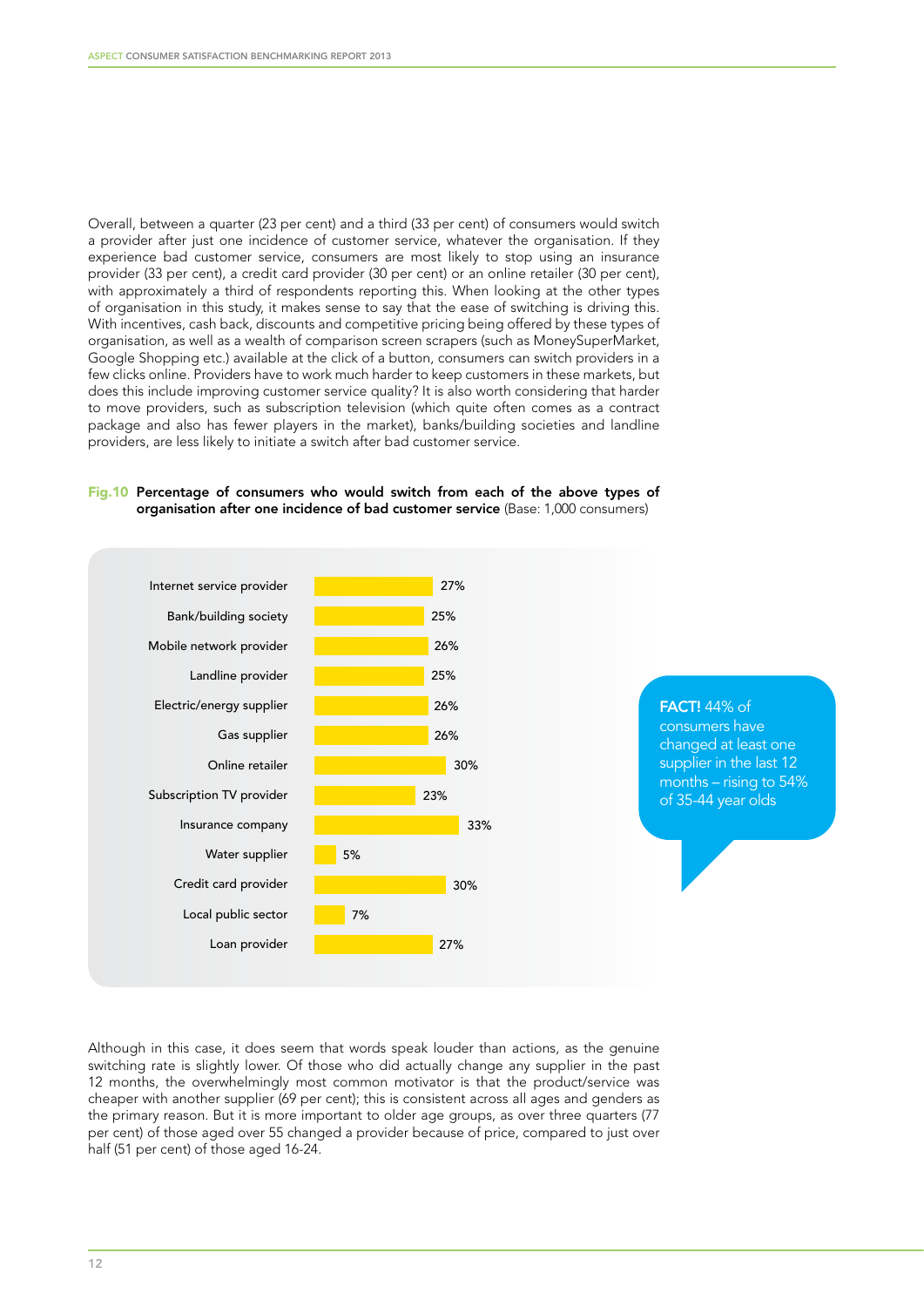

Fig.11 Why have you changed providers over the past 12 months? (Base: 450 consumers who have changed suppliers over the last 12 months)

1 in 5 (20 per cent) consumers say the cause was consistently bad customer service, and 1 in 10 (10 per cent) say it was just one instance of poor customer service that triggered the move. This is more common in younger age groups. Potentially the interesting trend here is unresolved complaints, with 13 per cent saying that they switched due to this reason.

FACT! Males are more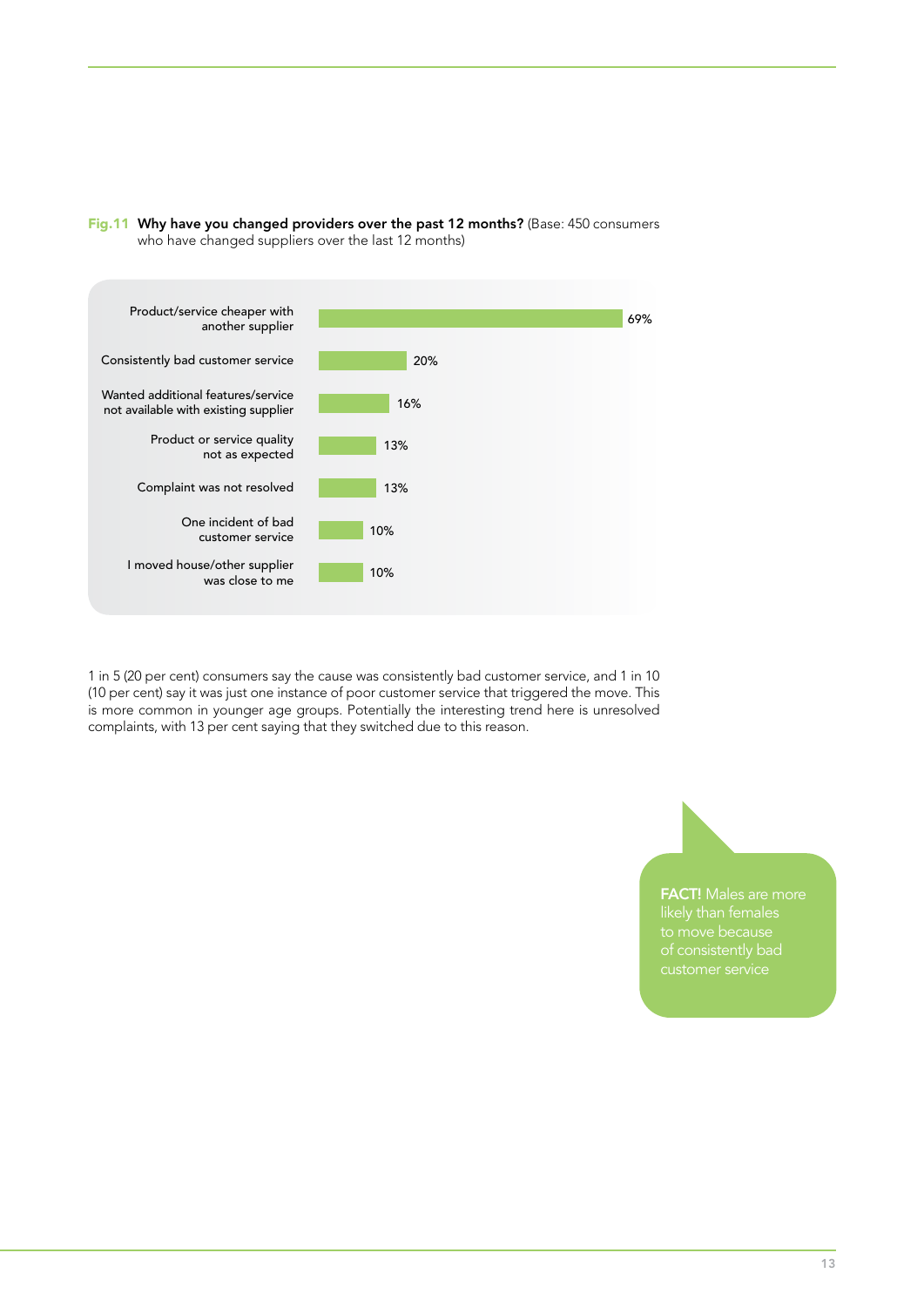# 3.The anatomy of a complaint

What happens when customer service is considered so bad that it triggers an official complaint?

Of the 32 per cent of respondents who had a bad customer experience in the past twelve months the majority (67 per cent) did complain about it to their provider. Older age groups are more likely to make an official complaint than younger ones.

Again, ISPs rear their head again, as the most likely to receive a complaint about bad customer service, with a quarter (25 per cent) of their customers who had bad customer service making a complaint.

#### Fig.12 Which of these types of companies did you make a complaint about? (Base: 216 consumers who had a bad customer experience and chose to complain)



When it comes to actually making the complaint, consumers most commonly choose the telephone. Interestingly, only complaints to water suppliers, insurance companies and online retailers deviate; the most used channel for those being email. This is consistent with the earlier discovery that most issues to do with customer service stem from the contact centre, although many consumers may be unaware that in the modern multi-channel contact centre, all customer interactions, whatever the challenge, will be handled from there. Online retailers often choose to cut operational expenses by not having a physical high street presence, and selling online also reduces costs that other organisations have. Perhaps consumers favouring email is an indicator that online retailers (of any size) are less likely to have a voice-based customer service function in place.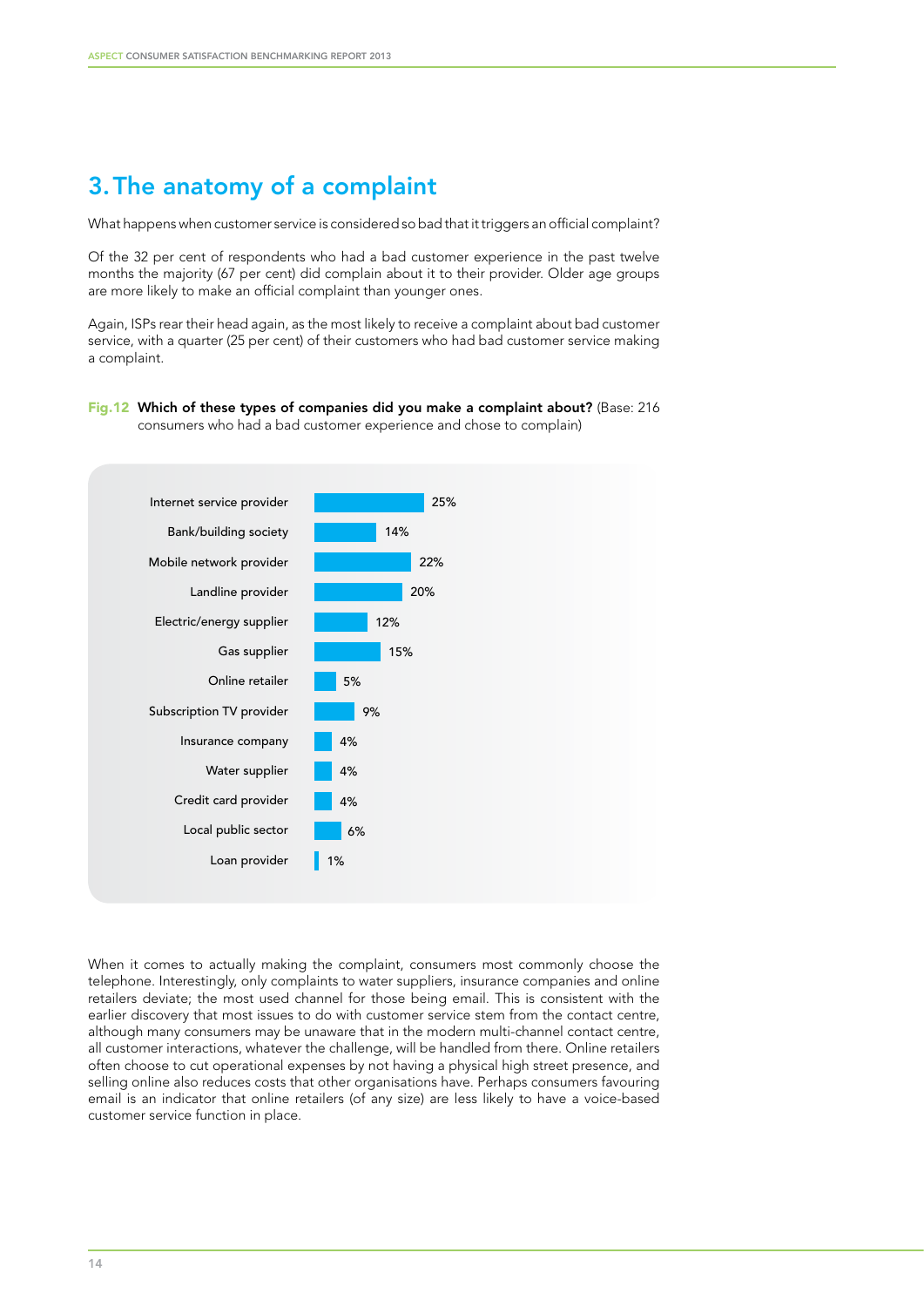|                                  |                  |        |        | <b>Total</b>               |            |                           |     |             |
|----------------------------------|------------------|--------|--------|----------------------------|------------|---------------------------|-----|-------------|
| Organisation                     | <b>Telephone</b> | Letter | E-mail | Instant chat/<br>messenger | <b>SMS</b> | Social media Face to face |     | <b>Base</b> |
| Landline provider                | 84%              | 9%     | 40%    | 2%                         | 0%         | 5%                        | 2%  | 43          |
| Mobile network provider          | 60%              | 23%    | 35%    | 13%                        | 8%         | 6%                        | 6%  | 48          |
| Internet service provider        | 72%              | 13%    | 40%    | 8%                         | 0%         | 4%                        | 6%  | 53          |
| Subscription television provider | 75%              | 15%    | 35%    | 10%                        | 5%         | 0%                        | 0%  | 20          |
| Gas supplier                     | 59%              | 22%    | 44%    | 0%                         | 6%         | 6%                        | 0%  | 32          |
| Electric/energy supplier         | 68%              | 20%    | 44%    | 4%                         | 0%         | 8%                        | 4%  | 25          |
| Water supplier                   | 33%              | 22%    | 56%    | 0%                         | 0%         | 0%                        | 11% | 9           |
| Local public sector              | 38%              | 31%    | 31%    | 0%                         | 8%         | 8%                        | 23% | 13          |
| <b>Bank/building society</b>     | 57%              | 27%    | 37%    | 7%                         | 3%         | 0%                        | 33% | 30          |
| Insurance company                | 38%              | 13%    | 63%    | 0%                         | 0%         | 13%                       | 13% | 8           |
| Credit card provider             | 67%              | 33%    | 44%    | 0%                         | 0%         | 0%                        | 0%  | 9           |
| Loan provider                    | 67%              | 33%    | 0%     | 33%                        | 0%         | 0%                        | 33% | 3           |
| Online retailer                  | 45%              | 0%     | 82%    | 0%                         | 9%         | 0%                        | 0%  | 11          |

### Fig.13 Which methods of contact did you use to complain to each of the organisations?

(Base: 216 consumers who had a bad experience and chose to complain)

It is also worth noting where social media lies in the results for this question. Insurance companies are overwhelmingly ahead when it comes to choosing to complain via social media, with 13 per cent of respondents choosing this method. This is as much as those that chose email to complain. The difference with social media of course, is the fact that it is a one-to-many communication model. While an email or a phone call can remain relatively secure and private, social media is extremely public. Perhaps then, these companies should be concerned that their customers are openly complaining about the service that they receive in a public forum, and either make it easier to complain via other methods or reduce the reasons for customers to complain in the first place. Insurance is another tricky industry; other than renewing policies once a year or buying a new one, the main reason that people would need to interact with them is to claim, which is often a period of stress and worry. Emotions are heightened, and customer service should be handled carefully. This could be a reasonable explanation for the rather knee-jerk response to make negative comments via Twitter or Facebook.

A 2013 Aspect survey of 100 UK-based business professionals found that almost three quarters (72 per cent) claim to use social media within their organisation, but only the minority (40 per cent) state that they use it as a two-way conversational tool with customers. Only 32 per cent admit that they do take customer communications (including complaints), but don't do anything about it. With over half (52 per cent) of the professionals surveyed claiming that social media will overtake the telephone as the main method of customer engagement by 2020, it's clear from this report that we still have a long way to go to effectively manage this seriously.

Although the majority of customer service complaints are eventually resolved, this is not always so. A quarter (25 per cent) of consumers who made a complaint say it is unresolved (this is 5.4 per cent of the 1,000 consumers in the sample).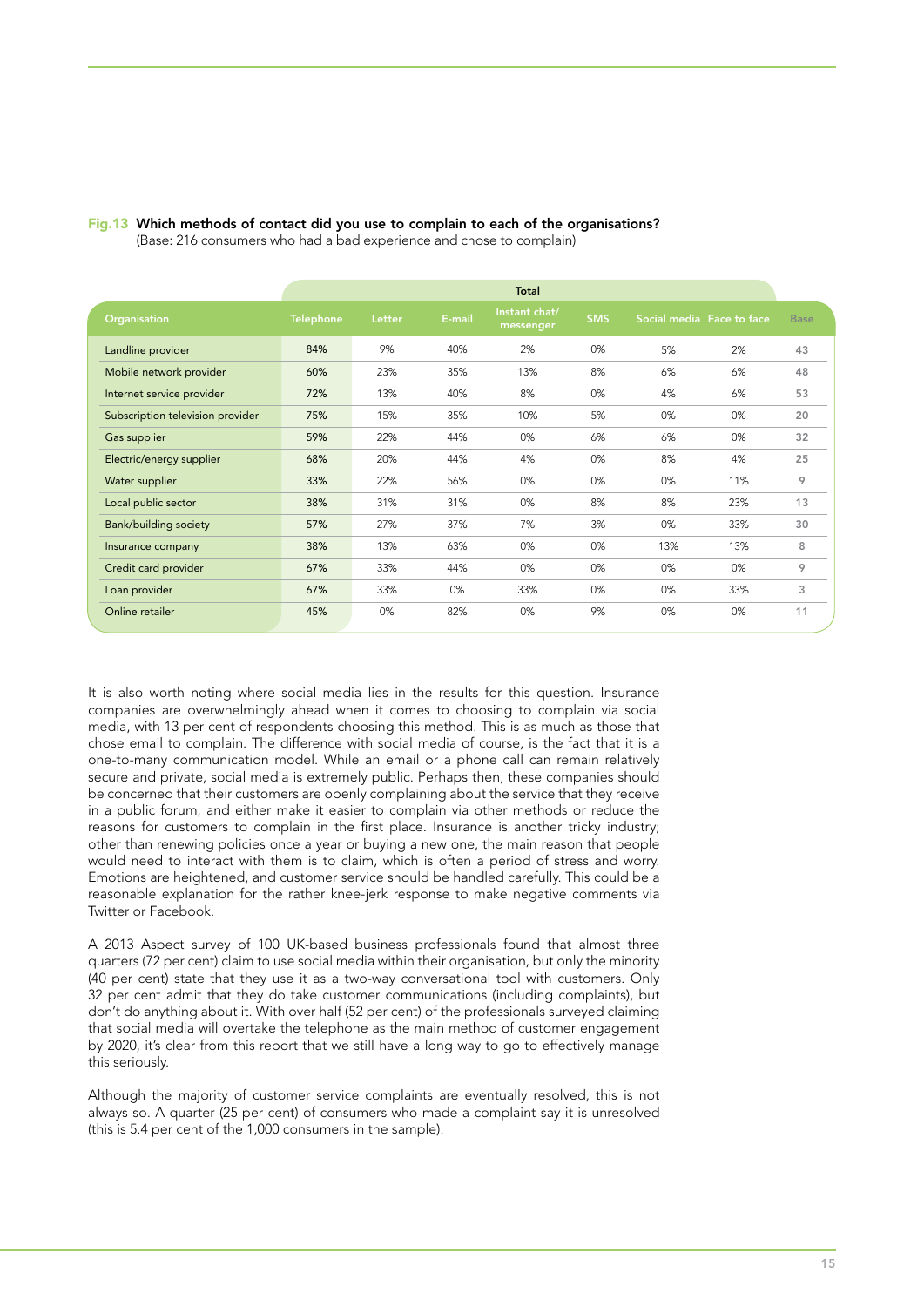|                                  | Total: How the complaint was resolved |              |                      |                      |                       |                     |             |  |  |
|----------------------------------|---------------------------------------|--------------|----------------------|----------------------|-----------------------|---------------------|-------------|--|--|
| <b>Organisation</b>              | During the<br>interaction             | The same day | Within a few<br>days | <b>Within a week</b> | Longer than a<br>week | Was not<br>resolved | <b>Base</b> |  |  |
| Landline provider                | 17%                                   | 14%          | 19%                  | 5%                   | 21%                   | 24%                 | 43          |  |  |
| Mobile network provider          | 13%                                   | 23%          | 19%                  | 4%                   | 17%                   | 25%                 | 48          |  |  |
| Internet service provider        | 2%                                    | 11%          | 19%                  | 9%                   | 26%                   | 32%                 | 53          |  |  |
| Subscription television provider | 5%                                    | 5%           | 45%                  | 10%                  | 10%                   | 25%                 | 20          |  |  |
| Gas supplier                     | 9%                                    | 6%           | 13%                  | 19%                  | 34%                   | 19%                 | 32          |  |  |
| Electric/energy supplier         | 0%                                    | 21%          | 8%                   | 13%                  | 42%                   | 17%                 | 25          |  |  |
| Water supplier                   | 0%                                    | 22%          | 11%                  | 22%                  | 22%                   | 22%                 | 9           |  |  |
| Local public sector              | 15%                                   | 0%           | 8%                   | 0%                   | 38%                   | 38%                 | 13          |  |  |
| <b>Bank/building society</b>     | 13%                                   | 10%          | 3%                   | 17%                  | 30%                   | 27%                 | 30          |  |  |
| Insurance company                | 0%                                    | 38%          | 25%                  | 13%                  | 0%                    | 25%                 | 8           |  |  |
| Credit card provider             | 22%                                   | 11%          | 22%                  | 0%                   | 0%                    | 44%                 | 9           |  |  |
| Loan provider                    | 0%                                    | 0%           | 67%                  | 0%                   | 33%                   | 0%                  | 3           |  |  |
| Online retailer                  | 9%                                    | 0%           | 27%                  | 0%                   | 27%                   | 36%                 | 11          |  |  |

Fig.14 How quickly was your complaint dealt with? (Base: 216 consumers who had a bad customer service experience and chose to complain)

Looking at what makes for a satisfactory resolution, consumers are split: just over half (55 per cent) of respondents want a complaint to be resolved quickly compared to 45 per cent whose preference would be that the organisation go beyond what is expected at the expense of it all taking longer. All ages and both genders agreed that a quick response is marginally more important than over-servicing.

> **FACT!** Those in different age groups are more likely to complain about completely different types of organisation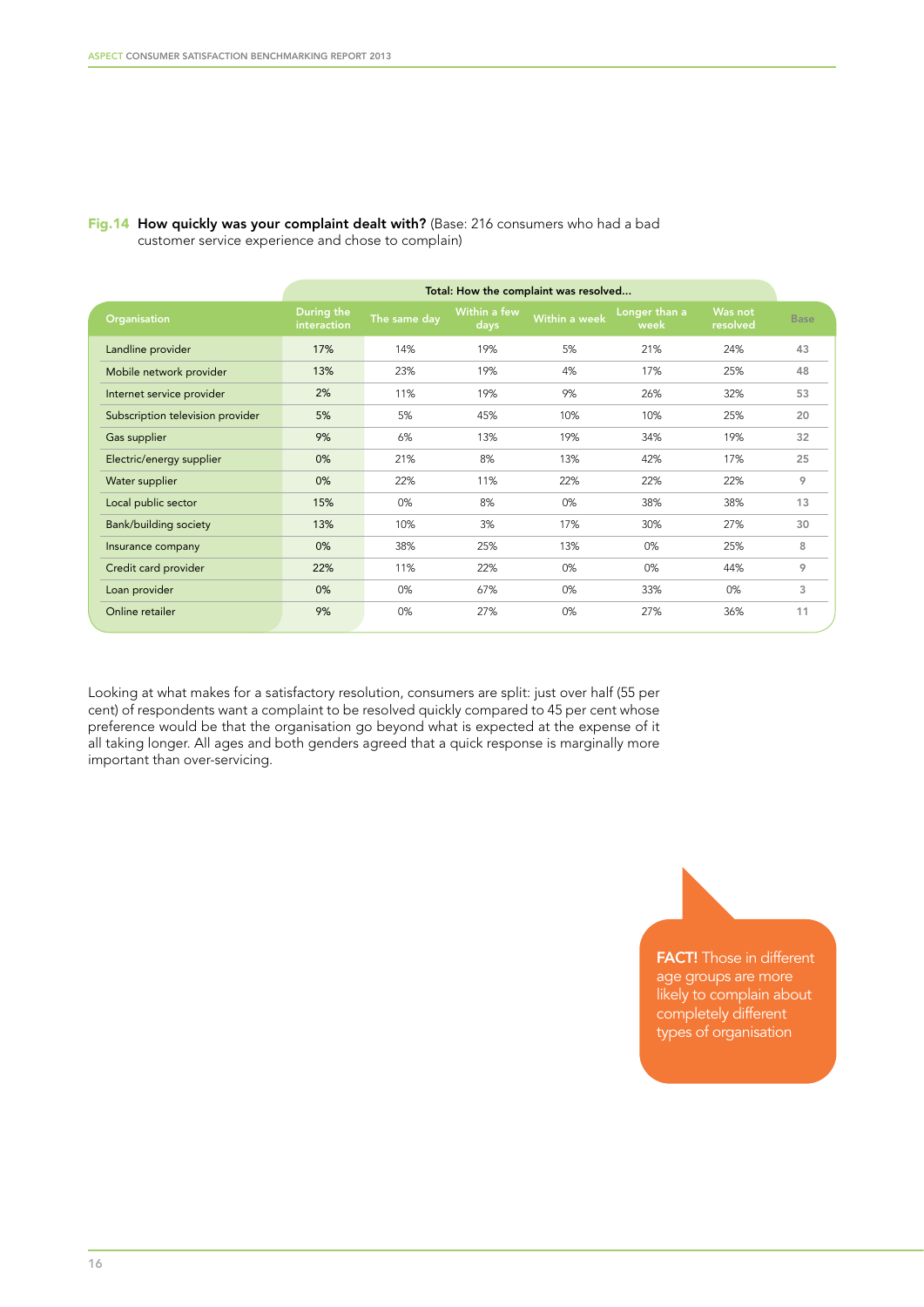

Fig.15 How satisfied are you with the way that your complaint was dealt with? (Base: 162 consumers who had their complaint resolved)

When it comes to type of organisation and level of satisfaction with a resolution, there are some trends to note. While 71 per cent of consumers that complained to their water supplier were satisfied by how the complaint was handled, in the case of banks/building societies, 64 per cent were left dissatisfied. This again harks back to the relationships that people have with their banks, which appears to be very much a love/hate scenario. When they are good, they are very good, and when they are bad, their customers are vocal about it.

Overall, half (50 per cent) of the 162 people that complained and got a resolution, were dissatisfied or very dissatisfied with the resolution they were offered. This means that of the 216 consumers in total that made a complaint, a quarter (25 per cent) never even saw a resolution, and 38 per cent were left unsatisfied with the resolution. This is 14.5 per cent of the UK population aged over 16 years-old – around 9 million people wither with an unresolved complaint, or, an unsatisfactory resolution. Just in the last year!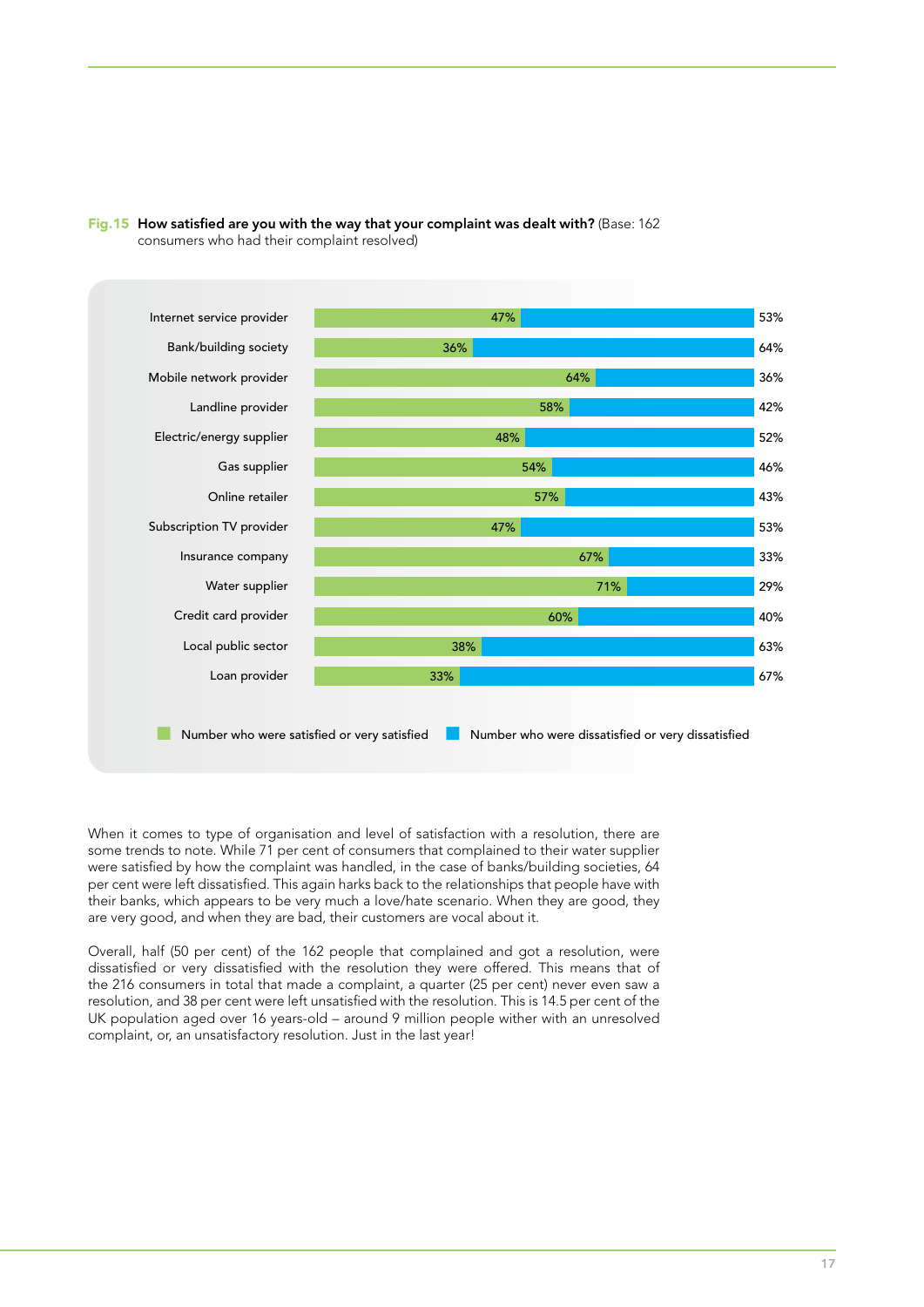## 4. Where does social media sit within customer service?

The study also briefly looked at the preferred method of contact per organisation type, with a focus on social media. As with the previous question about how consumers complained to an organisation, the majority of consumers chose the telephone to contact each organisation, across all ages and both genders, except for online retailer (majority of 69 per cent for email). But the split was not so even between telephone, letter, email, instant chat, SMS, social media and face-to-face.

As would be expected, customer interaction with banks and building societies saw at least 1 in 5 consumers (21 per cent) preferring to go into the branch than contact the call centre.

In this sample, only those under 34 used social media for contacting organisations, the most popular being online retailers for those aged between 16 and 24 (3 per cent), credit card provider (2 per cent of those aged between 16 and 24) and local public sector (2 per cent of those aged between 25 and 34).

# Fig.16 What is your preferred method of contacting each of these companies? (Base:

|                                  |                  |        |        | <b>Total</b>               |            |                           |     |             |
|----------------------------------|------------------|--------|--------|----------------------------|------------|---------------------------|-----|-------------|
| Organisation                     | <b>Telephone</b> | Letter | E-mail | Instant chat/<br>messenger | <b>SMS</b> | Social media Face to face |     | <b>Base</b> |
| Landline provider                | 60%              | 4%     | 34%    | 2%                         | 0%         | 0%                        | 0%  | 845         |
| Mobile network provider          | 54%              | 4%     | 34%    | 3%                         | 1%         | 0%                        | 4%  | 880         |
| Internet service provider        | 53%              | 4%     | 40%    | 3%                         | 0%         | 0%                        | 1%  | 908         |
| Subscription television provider | 57%              | 4%     | 36%    | 2%                         | 1%         | 0%                        | 1%  | 532         |
| Gas supplier                     | 53%              | 6%     | 38%    | 2%                         | 0%         | 0%                        | 1%  | 763         |
| Electric/energy supplier         | 54%              | 5%     | 38%    | 2%                         | 0%         | 0%                        | 1%  | 874         |
| Water supplier                   | 54%              | 6%     | 37%    | 2%                         | 0%         | 0%                        | 0%  | 805         |
| Local public sector              | 47%              | 7%     | 39%    | 2%                         | 0%         | 0%                        | 5%  | 672         |
| <b>Bank/building society</b>     | 40%              | 5%     | 32%    | 2%                         | 0%         | 0%                        | 21% | 868         |
| Insurance company                | 52%              | 6%     | 36%    | 2%                         | 0%         | 0%                        | 3%  | 745         |
| Credit card provider             | 53%              | 5%     | 38%    | 2%                         | 0%         | 0%                        | 2%  | 593         |
| Loan provider                    | 43%              | 11%    | 38%    | 3%                         | 1%         | 0%                        | 5%  | 141         |
| Online retailer                  | 24%              | 3%     | 69%    | 3%                         | 0%         | 0%                        | 1%  | 404         |

1 in 5 (20 per cent) consumers has aired their frustration with a provider via social media, at least once before. This is more common among younger consumers aged 16 to 24 and 25 to 34, with 36 per cent and 31 per cent respectively, compared to other age groups.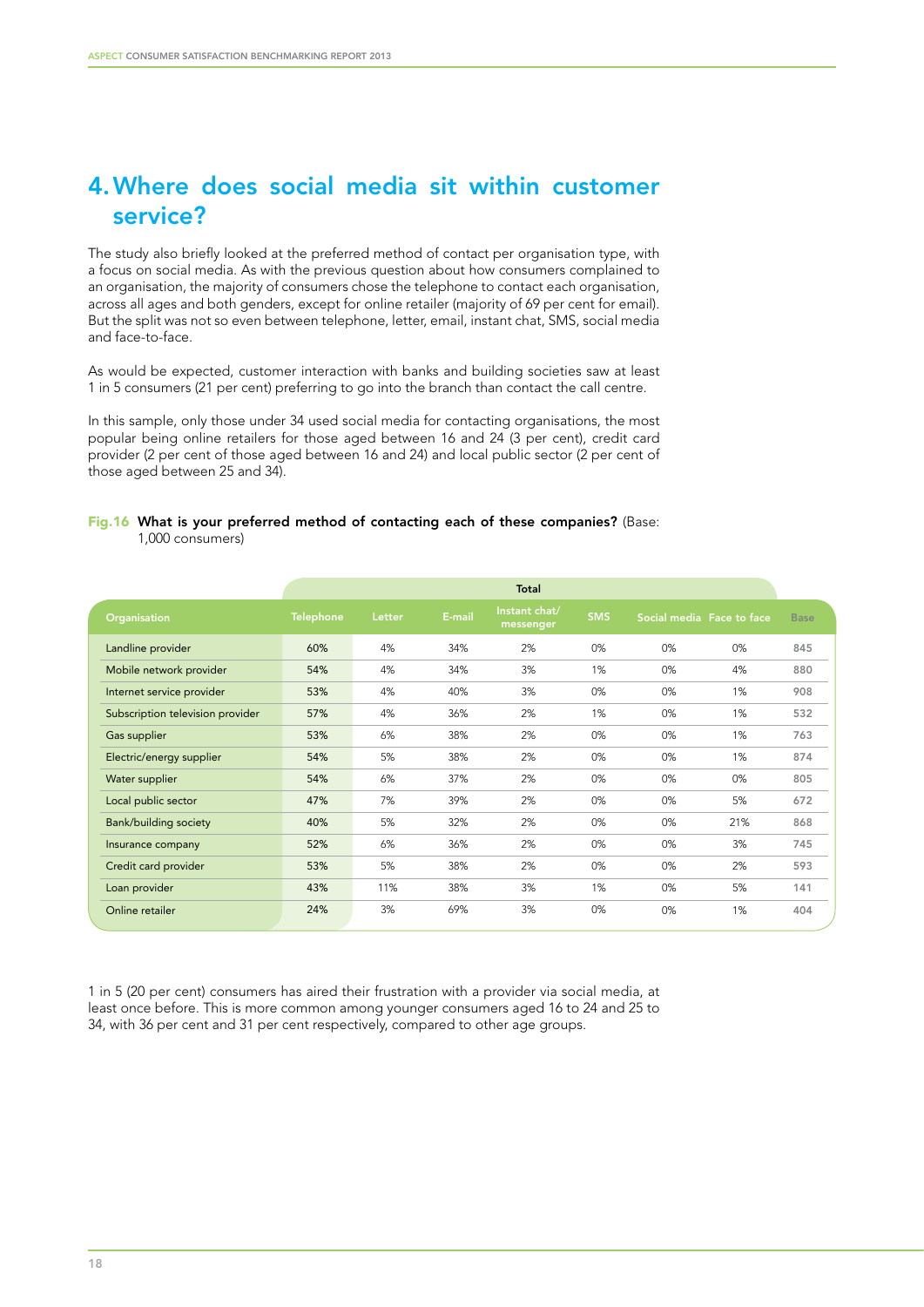

#### Fig.17 Have you ever aired your frustration with an organisation on a social networking site? (Base: 1,000 consumers)

Perhaps surprisingly however, not everyone gets, or even expects, a response. Only 3 in 5 consumers (61 per cent) admitted that they received a response from an organisation via social media after 'airing their frustration', while the rest were left with radio silence.

While social media is not a favourite method of contact, almost half (48 per cent) of the consumers surveyed would or do use it to contact organisations, again this is much more common among younger respondents. The same figure claims that they never use social media to interact with a brand they use. 38 per cent of all respondents (80 per cent of those who do or would use social media to contact an organisation) expect a response the same day. The trend continues, with younger respondents expecting a response, and a quicker one at that, demonstrating the increasing pressure on organisations to show that their customers are being heard.

When asked specifically about which type of organisations consumers would not use social media to contact, the top answer, of 58 per cent, is their bank or building society. Though more young consumers would be willing to do this, it again demonstrates that financial matters are so private in nature that they do not naturally lend themselves to social media interaction. As security technology develops, perhaps in the future this will be an easier and more confident step to take for consumers. For the meantime, the 'one-to-many' model of social media makes it difficult to discuss sensitive matters on a public level.

In fact, consumers would not use social media to contact 5 certain types of organisation due to concerns over security and privacy. For 8 of the organisation types, consumers avoided social media because they believed that other methods get a better response. There is clearly an inherent distrust and nervousness about social media as a solid tool to get customer issues resolved.

> FACT! A population of 63 million people aged over 16 in UK<sup>4</sup>, there are around 3.4million people with at least one unresolved complaint

<sup>4</sup> http://www.ons.gov.uk/ons/rel/census/2011-census/population-and-household-estimates-for-england-and-wales/stb-e-w.html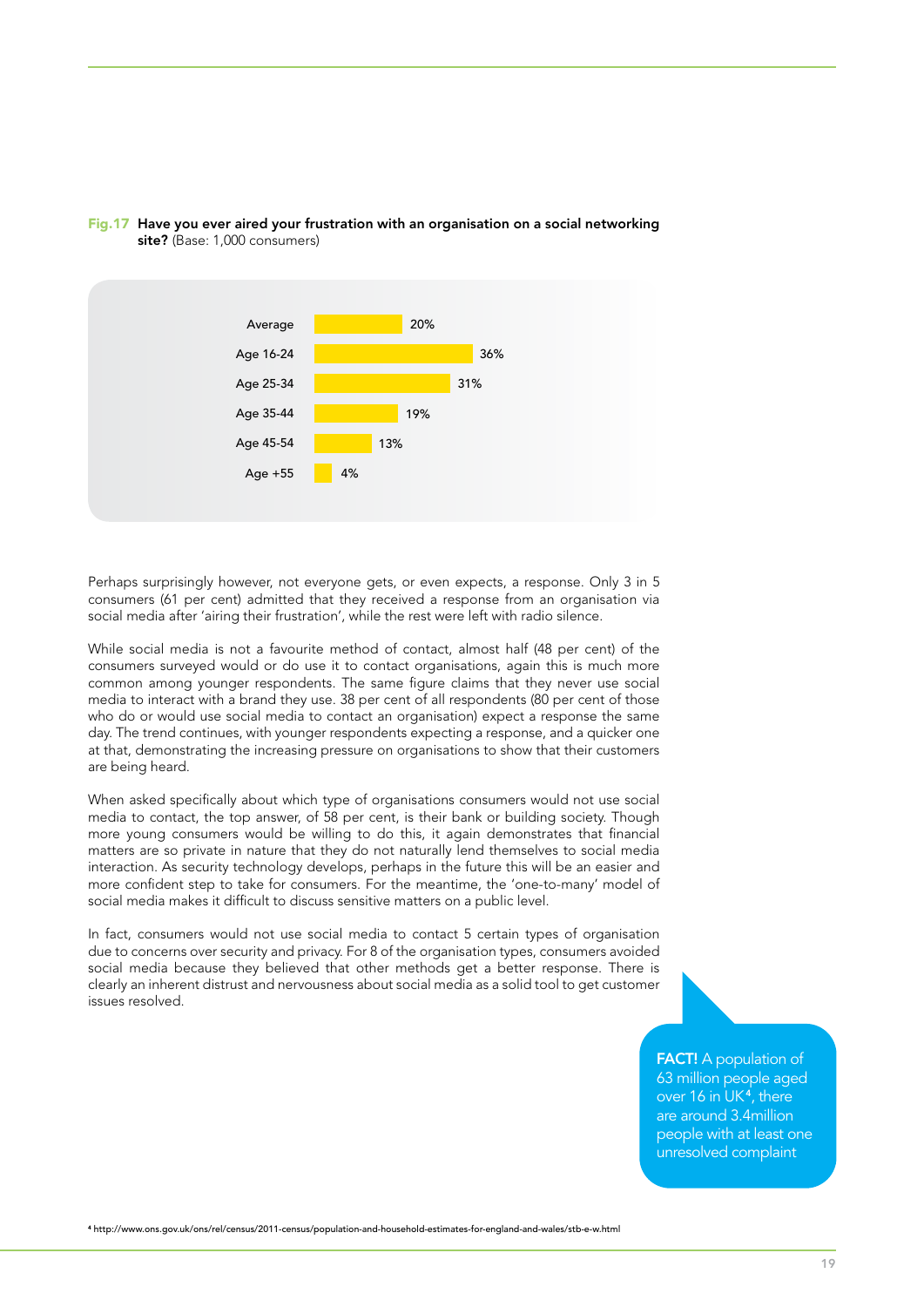

Fig.18 Which of the following types of organisation would you not use social media to contact? (Base: 196 consumers who would only use social media to interact with certain types of organisation)

### FACT! Of the 216

a resolution, and 38%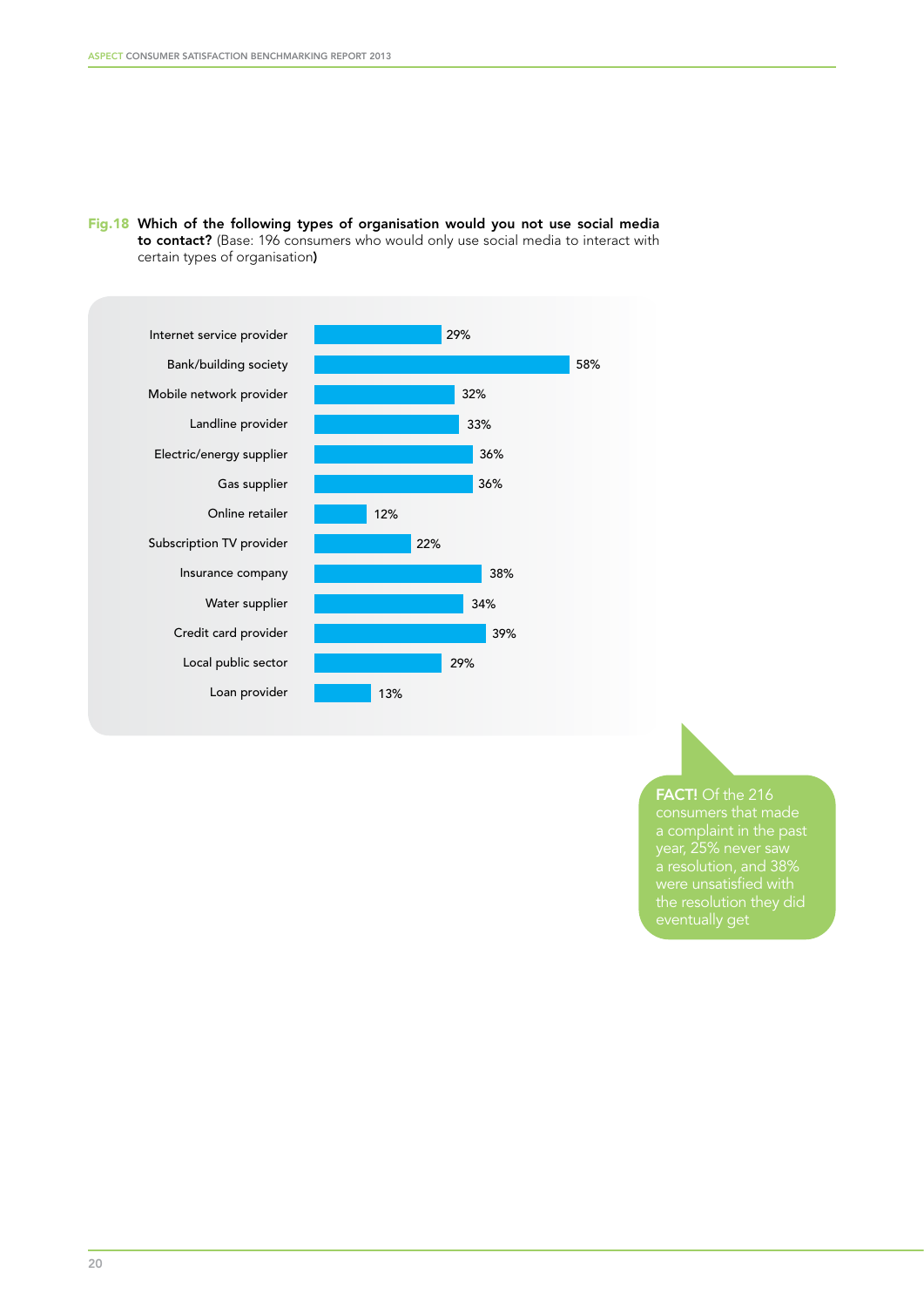|                                  | Total: Reasons for not using social media to contact these organisations |                            |                       |                          |                               |       |             |  |  |
|----------------------------------|--------------------------------------------------------------------------|----------------------------|-----------------------|--------------------------|-------------------------------|-------|-------------|--|--|
| Organisation                     | Security/privacy<br>concerns                                             | No social<br>media account | Don't expect<br>reply | Prefer post or<br>e-mail | Visibility on<br>profile page | Other | <b>Base</b> |  |  |
| Landline provider                | 52%                                                                      | 11%                        | 22%                   | 41%                      | 34%                           | 0%    | 64          |  |  |
| Mobile network provider          | 29%                                                                      | 27%                        | 29%                   | 39%                      | 27%                           | 0%    | 62          |  |  |
| Internet service provider        | 37%                                                                      | 16%                        | 32%                   | 39%                      | 32%                           | 0%    | 57          |  |  |
| Subscription television provider | 43%                                                                      | 23%                        | 27%                   | 39%                      | 32%                           | 0%    | 44          |  |  |
| Gas supplier                     | 41%                                                                      | 20%                        | 27%                   | 47%                      | 33%                           | 0%    | 70          |  |  |
| Electric/energy supplier         | 41%                                                                      | 18%                        | 21%                   | 48%                      | 35%                           | 0%    | 71          |  |  |
| Water supplier                   | 44%                                                                      | 13%                        | 22%                   | 58%                      | 42%                           | 0%    | 67          |  |  |
| Local public sector              | 50%                                                                      | 19%                        | 21%                   | 54%                      | 35%                           | 0%    | 57          |  |  |
| Bank/building society            | 68%                                                                      | 11%                        | 11%                   | 39%                      | 34%                           | 2%    | 114         |  |  |
| Insurance company                | 61%                                                                      | 13%                        | 19%                   | 41%                      | 39%                           | 1%    | 75          |  |  |
| Credit card provider             | 64%                                                                      | 10%                        | 8%                    | 44%                      | 36%                           | 1%    | 77          |  |  |
| Loan provider                    | 46%                                                                      | 8%                         | 8%                    | 50%                      | 35%                           | 0%    | 26          |  |  |
| Online retailer                  | 43%                                                                      | 30%                        | 35%                   | 48%                      | 35%                           | 4%    | 23          |  |  |

Fig.19 Why would you not use social media to contact all of these types of organisation?

(Base: 196 consumers who would only use social media to contact certain types of organisation)

Echoing back to the 2013 Aspect social media research, if organisations believe that social media has the power to become the communication method of choice over the telephone, they clearly have some way to go to ensure that it is tightly integrated into the customer service function. By bringing social media into the contact centre, and rolling out a strategy that combines all communications channels together for a single view, only then with organisations firmly embed social media into their customer engagement. There is no doubt that social media is changing the customer conversation, but in 2013, this study has demonstrated that we are still in the early stages.

> FACT! 8.1% of all 1,000 consumers surveyed were dissatisfied or very dissatisfied with the resolution they got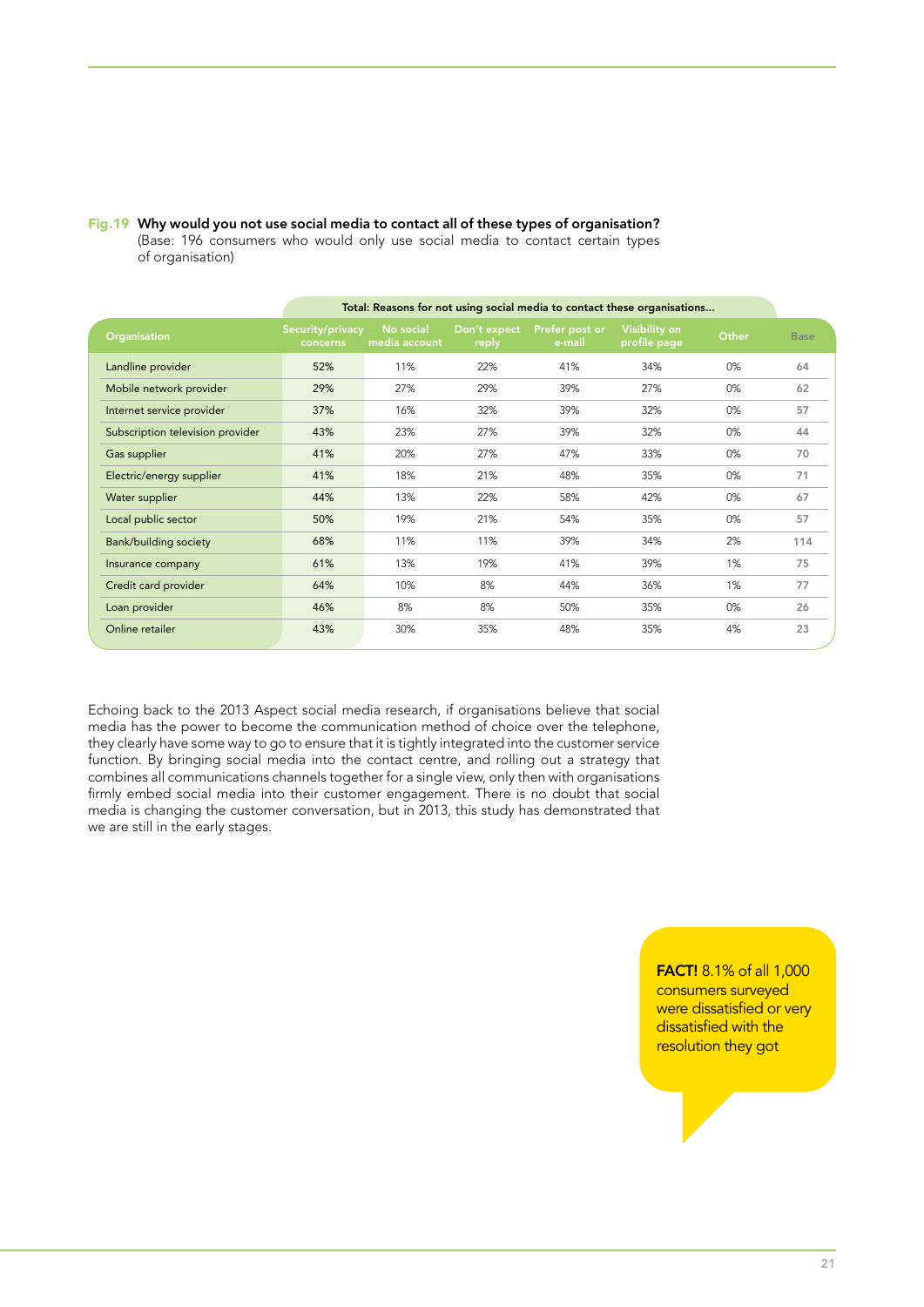## Conclusion

Aspect's first study into the current opinions and views of UK consumers has painted a complex picture. However, some key themes and trends may be deduced.

What this study has proved is that the modern family of 'Nuclear Consumers' is not clear cut. Each demographic has varying levels of expectations, satisfaction with services, perception of providers as individual industries and choices, when it comes to interacting with the organisations that they buy from.

The key conclusions to draw from this study are:

### 1. Consumers find it easier to recall a good customer experience, than a bad one. Good customer experiences can almost always be put down to the 'human' element.

 Half as many consumers in this study remembered a good customer service experience as they did a bad one. This could indicate that people better remember when they are pleased with an organisation's ability to deal with a query, because they are used to customer service being of an acceptable level. People are still experiencing roadblocks with organisations that can have dire consequences for the bottom line and customer confidence.

It is important to keep in mind that whether or not an organisation provides 'good' customer service is a matter of perception and subjectivity. Where one consumer believes that having a great experience with an organisation is as simple as getting an issue resolved quickly and efficiently, the other expects far more than they are paying for. There is also the question of whether a 'good' experience leaves a positive footprint in the mind of the consumer, or whether expectations are so high that being 'satisfied' should be par for the course.

### 2. Bad customer experiences and complaints are caused by inefficient contact centre processes.

 The consequences of a 'bad' experience are fundamentally more damaging to an organisation than the positives of a good one.

Being able to resolve queries in an acceptable period of time (usually on first interaction) is a key consideration, and can be resolved easily. Through investment in appropriate contact centre technology, careful capacity planning, more effective use of workforce management tools and remote agents, organisations can ensure that customer queries are resolved speedily, rather than convolutedly.

Something as simple as 'doing what you say you'll do' will eradicate 1 in 5 'bad' customer experiences. It is perhaps surprising to discover that only a small minority of complaints are actually triggered by anything other than customer service itself.

> **FACT!** When airing their frustration with an organisation via social media, males are 40% more likely than females to get a response (70% versus 51%)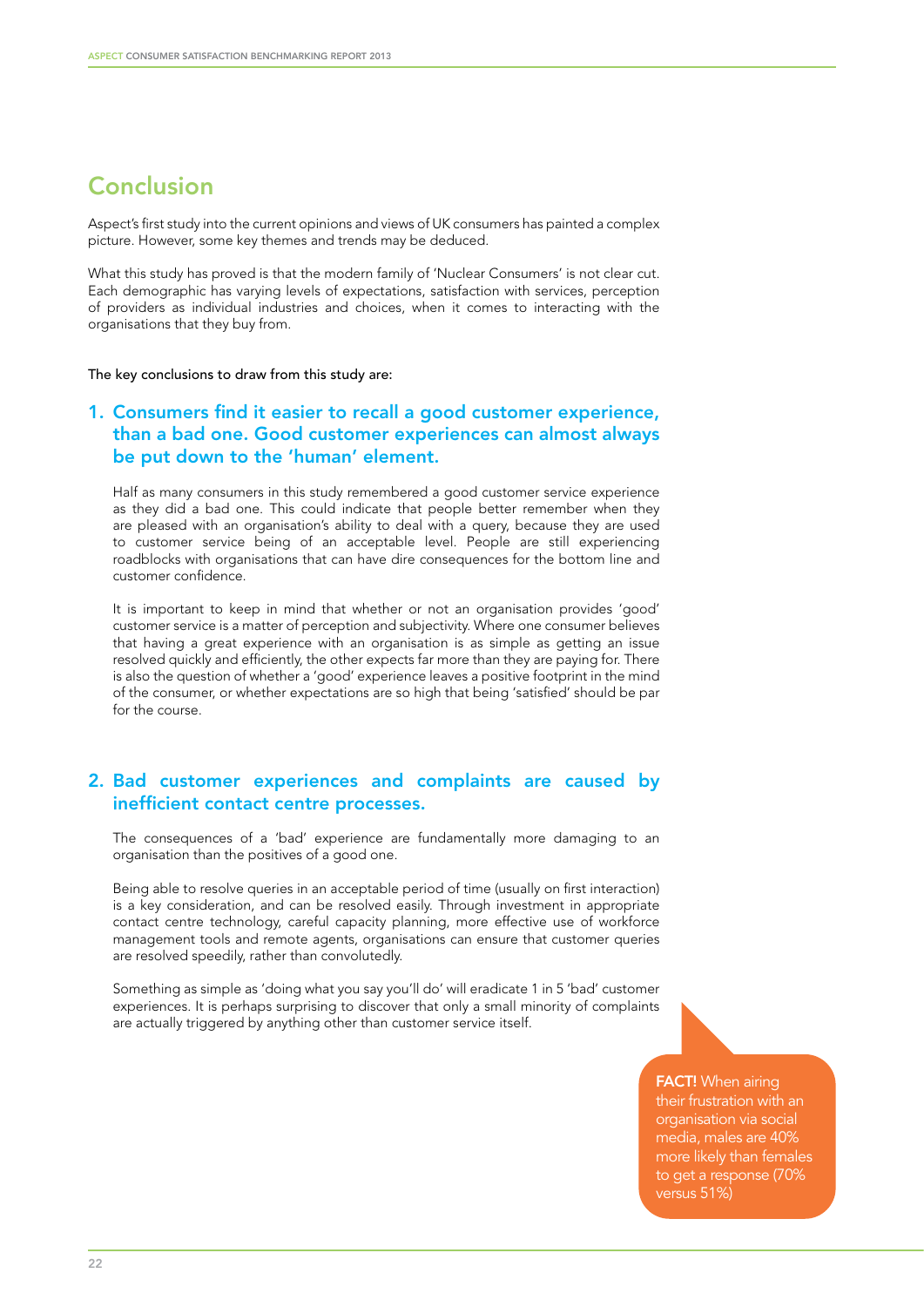### 3. Consumers can and will switch providers, solely because their customer service experience is 'bad'.

 In the main, people prefer a quick resolution to over-servicing, and again this can be achieved by evaluating the current processes in the contact centre (and the back office for many of these types of organisation). If things aren't put right, consumers can – and will – switch provider, even after one incidence of bad customer service.

The ease of switching many different types of provider (water and local public sector less so) is aggregating. The markets are competitive, and therefore organisations need to work harder at making great customer experiences a priority.

### 4. Organisations and the customer mind-set still have a long way to go before social media becomes a staple channel for customer engagement, and more so in some sectors than others.

 The customer conversation is changing, and this is being driven by the expectation (particularly of younger consumers) to be able to communicate with organisations in a multitude of ways. Social media is not the preferred method of contact yet, but it is still part of a multi-channel strategy that should be immersed fully into customer engagement processes.

Social media, as well as other forms of electronic communication, gives consumers the freedom to control the conversation, and carry on with their busy lives. Connecting with organisations should cause the customer to extend as little effort as possible.

### 5. Younger consumers expect more from the organisations that they deal with, and the results rarely meet those expectations.

 We know that the population is aging. But it is the next generation of consumer, the modern family of 'Nuclear Consumers' that is controlling customer engagement. These are the consumers that are more likely to expect an organisation to go 'over and above' to resolve a complaint. They are least likely to be satisfied with the service that they receive (compared to their older peers). They are more likely to switch providers due to a bad customer experience. They are also more likely to want to use more channels such as social media in order to get the resolution that they want.

The pressure is on for organisations to satisfy a whole new generation of consumer. In the main, the results are on the positive side, but there is still an alarmingly large proportion of the UK that is very unhappy with their providers.

> FACT! Over 55s will rarely – if ever – use social media (no-one in this study!) to contact an organisation, preferring the telephone (59%) by far